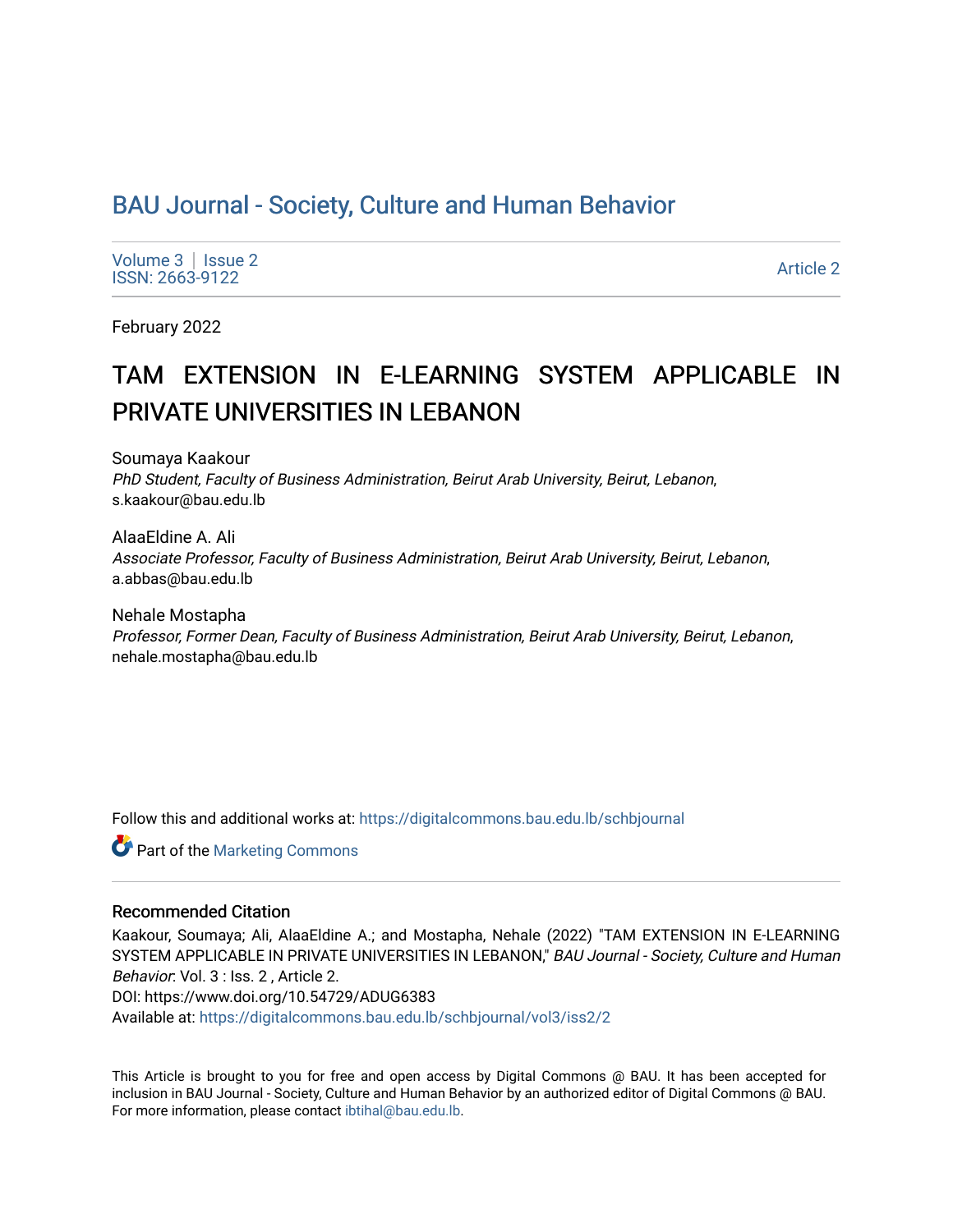# TAM EXTENSION IN E-LEARNING SYSTEM APPLICABLE IN PRIVATE UNIVERSITIES IN LEBANON

#### **Abstract**

The paper's purpose is to investigate the influence of selected elements (Accessibility, personal innovativeness (PI), resistance to change, facilitating conditions, perceived usefulness (PU), perceived ease of use (PEOU), attitude) on university students' to intend e-learning usage. The objective of this paper is to advance a conceptual framework to analyze and to recognize the intention of students to use e-learning in Lebanese private universities. The collection of the data was from 444 private universities students in Lebanon. The SEM analysis had been used to evaluate the influence of these components to intend e-learning system. The results stated that relationships between accessibility on perceived usefulness are not accepted. Furthermore, the associations between (PI) and PEOU are also not accepted. However, all other relationships are accepted in the framework model. Finally, results discussed then conclusions and future research are presented

#### Keywords

Accessibility, personal innovativeness, resistance to change, facilitating conditions, perceived usefulness, perceived ease of use, intention to use e-learning system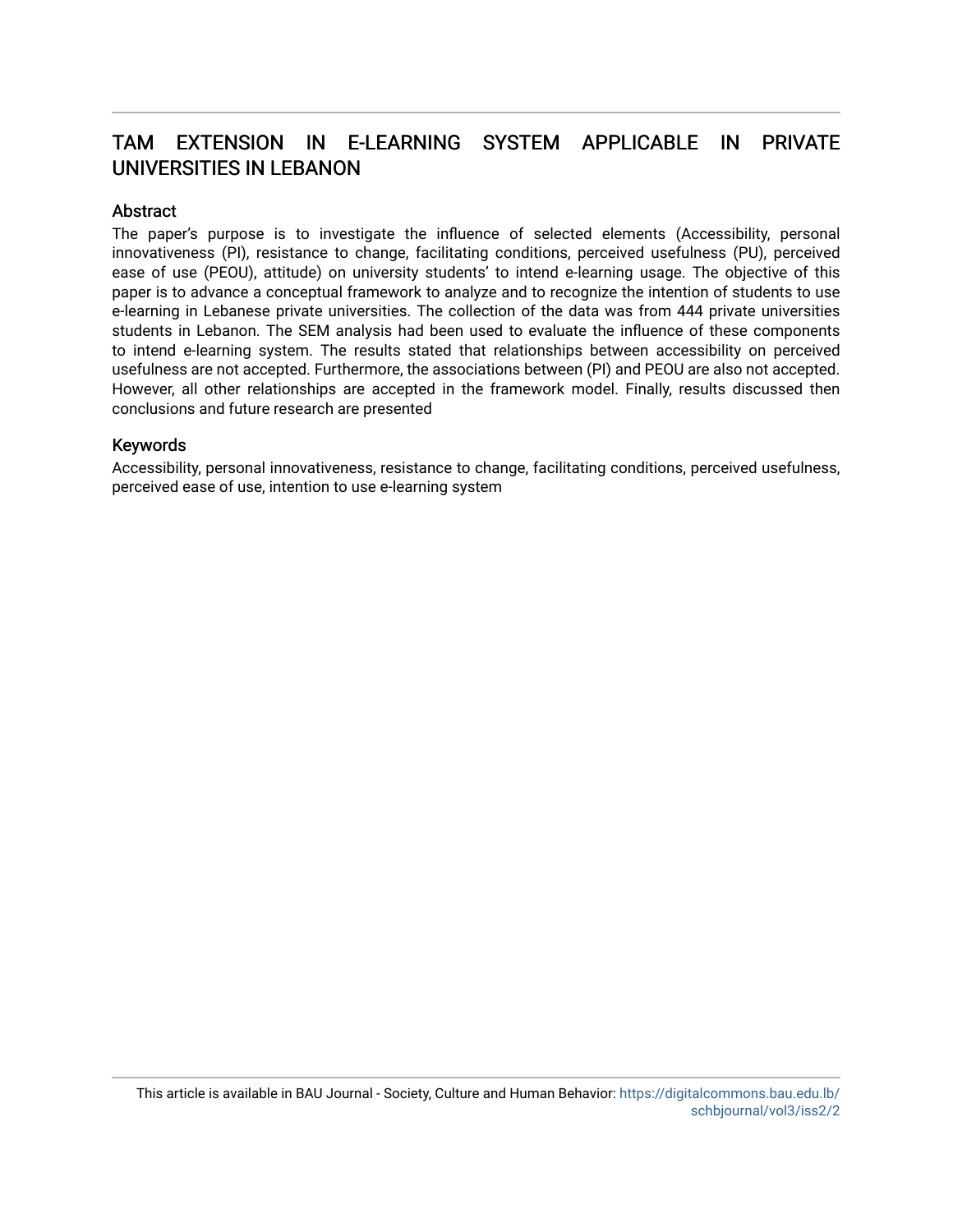## **1. INTRODUCTION**

The employment of electronic learning (e-learning) system became essential for schools and universities in order to enhance their learning tools. E-learning continued to develop through all degrees of educational levels (Fathi & Wilson 2009). The demand for the service of e-learning in the area of Africa and Middle East will rise 10% in the growth rate between 2009 and 2014 (Al-Busaidi, 2013).

Electronic learning involves getting information through digital technology by internet (Al-Busaidi, 2013). Different words are used like online learning, e-learning and web-based learning employed to more clarify the internet learning participation. E-learning is considered as a virtual class where teachers and students are not attending physically. E-learning is presented as an advanced tool in order to take place for new challenge of educational institutions.

Many educational institutions integrate e-learning system in their educational program, while the rest use fully e-learning tools (Evans & Haase, 2001). However, e-learning is considered as an expensive tool to apply in universities (Cantoni *et al.* 2004). Thus, e-learning system may face different technical issues and institutional obstacles (Baldwin-Evans 2004). This result globally, different universities are obligated to transfer for e-learning.

TAM is technology acceptance model for IT and has been examined in different studies (Abbad, Morris, & De Nahlik, 2009; Al-Adwan *et al.,* 2013). The extended of TAM presented in different context such as Lebanon to determine the external factors taken from Lebanon's culture. TAM consists of PU, PEOU, ATT and intention. These variables may extend with other variables to examine the adoption of e-learning in Lebanese context.

Accordingly, the purpose of this paper is to investigate the factors that could affect student's adoption of e-learning. Particularly, the objectives of this paper are to evaluate the student's criteria (Acceccibility, personal innovativeness, resistance to change) and their adoption (PEOU, perceived usefulness (PU)) of to their engagement in e-learning. After this definition, then the researcher presents the theoretical background, followed by the literature review, then hypothesis development included in the study clarified. The following part gives a specific clarification of data analysis and outcomes. Findings and discussions are showed next whereas the conclusion is clarified in the final section.

# **2. THEORETICAL BACKGROUND**

The theoretical background is categorized into two parts, the first part will discuss the theory TAM to clarify intention e-learning usage and in the second part will focus on definition of variables.

# **3. THEORY TO EXPLAIN INTENTION TO USE E-LEARNING**

Recently, learners use technology in order to study. Any decision taken is impacted by student's behavior. Besides, previous marketing research has been investigated that technology adoption that contained learners were more efficient as contrast to the technology adoption where no learners were included. To examine the reasons of knowledge in technology adoption, practitioners have employed The Technology Acceptance Model (TAM). This model has accomplished strong assistance through applications, clarifications and repetitions.

By comparing TAM with other model, TAM is presented as more estimator model. Furthermore, based on technology acceptance literature, TAM is considered as an essential model in information technology. This paper aims to examine the reasons of student's adoption of e-learning in Lebanese private universities setting by the combination of external factors (Accessibility, personal innovativeness, resistance to change) which influence the (PU), (PEOU) and to investigate how these constructs can leads students' intention for e-learning usage.

TAM examined the influence of PEOU and PU on attitude and learners' intention to use elearning (Castiblanco Jimenez et al., 2021). Student's attitude toward using such technology leads to misusage of e-learning usage (Bonk et al., 2002; Hovermill, 2003; Taat & Francis, 2020). Student's attitude is described as a variable that hinder the acceptance of e- learning (Kisanga & Ireson, 2015).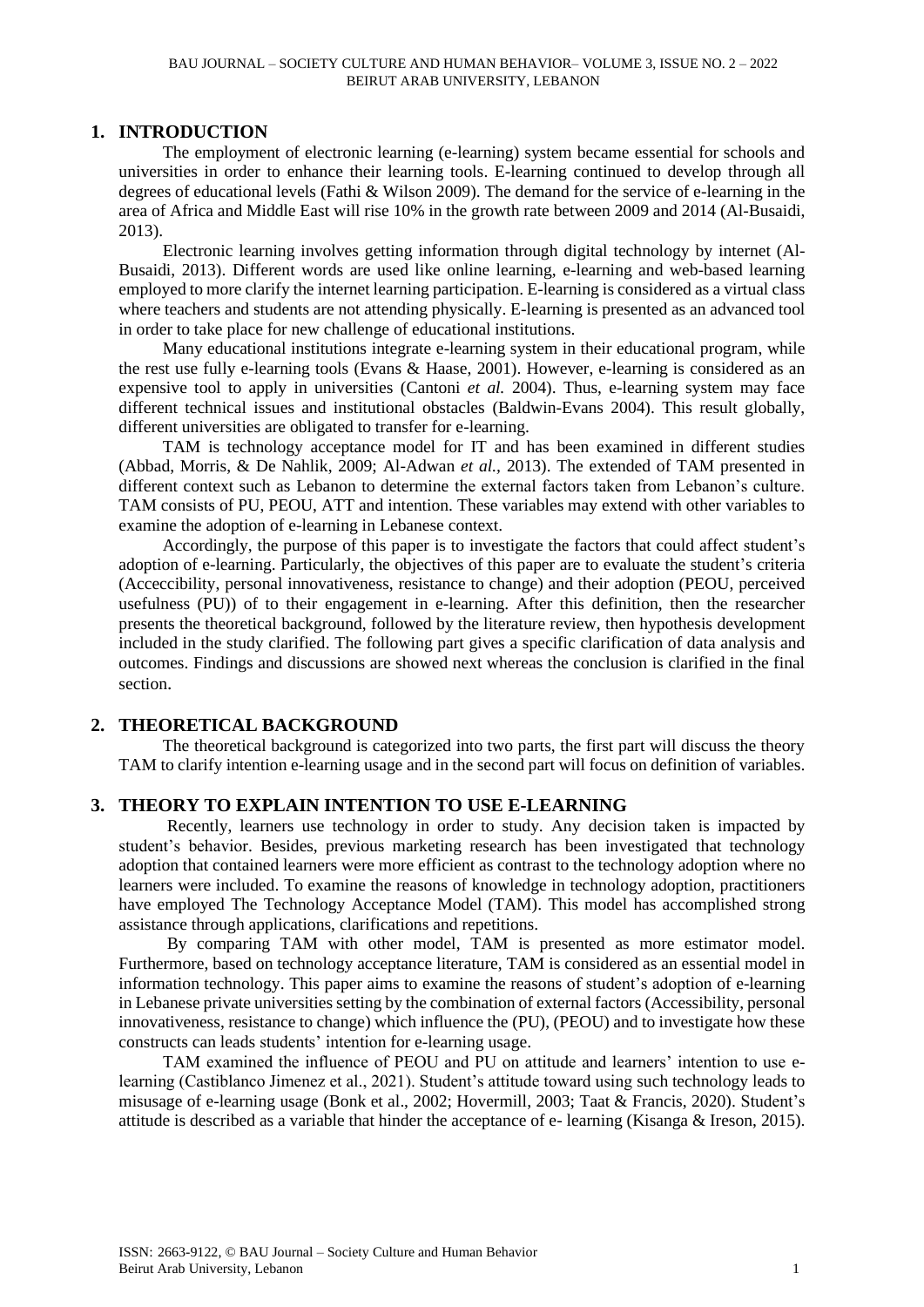#### **4. VARIABLES CONCEPTUALIZATION**

Many studies (Al-Rahmi et al., 2018; Jury, 2007) mentioned variables which have an impact on the intention to use e-learning. The definition of the dependent and independent variables will be explained as follows.

#### **4.1 Perceived Accessibility (PA)**

Perceived accessibility is described as the ease of dwelling a pleasant life with the assistance of the e-learning system (Lättman *et al.,* 2016) and refers to the person perceptions, experiences, and expectations of accessibility. It is considered as another factor that may influence e-learning acceptance is perceived accessibility (Abdulfattah, 2021). PA to learning is considered as a concept for designing and assessing of several of IF and services such as e-learning (Kushwaha *et al.,* 2021). A prior research posited that intention e-learning usage is related with inadequate internet accessibility, technical skills, administration assistance and insufficient design content (Prasetya, 2021). The researcher found that the extend of the variable "perceived accessibility" will enrich the TAM model to better understand that the more the learner get easily access to use e-learning, the more the usage of e-learning system will rise.

#### **4.2 Personal Innovativeness**

PI refers to the attitude of person: the capability of that person to undertake new technologies (Schillewaert et al., 2005). PI is a feature that may additionally be quintessential for students' intention to e-learning (Al-Busaidi, 2013). According to Chang et al., (2017) described PI in IT as a symbol of the tendency to taking uncertainty that persons have but others have not. In this study, the researcher will rely on Al-Busaidi's definition. The researcher will consider personnel innovativeness as a variable that extend the TAM model in order to better clarify if its impact on TAM model to indent learner in e-learning usage.

#### **4.3 Resistance to Change (RTC)**

Prior research attributed instructors' RTC as critical barriers to their employ of e-learning structures (Ferdousi, 2009). Previous research has revealed that the RTC act an essential role of IT adoption such as e-learning adoption (Herodotou et al., 2020; Kamal et al., 2020). Resistance to change is considered as major challenges to the effective implementation of reforms among students, as their habits slow the process of implementation of any educational reform (Ouaissa et al., 2021). The researcher beliefs that the resistance to change is considered as an obstacle on learner to e-learning usage system, since the e-learning is a novel applicable trend in the Lebanese context.

#### **4.4 Perceived Usefulness (PU)**

PU is described as a level where a person perceives technological know-how as high quality and efficiency (Nysveen et al., 2005). According to Indarsin and Ali (2017), PU is considered as a degree where an individual have faith that some way will enhance the individual's performance. The usefulness perception is the enlargement to which a person has faith that using a particular technology will enhance their productivity (Tuffahati & Nugraha, 2021). Based on this understanding, it can be interpreted that employing e-learning can enhance users' performance and they will take advantage of e-learning if it is useful for their work. Usefulness perception is the most significant construct and can influence attitude, intention to use technology more than other constructs (Levina Nathania & Anandya, 2021). Based on this, usefulness perception is one of the variables that can influence e-learning usage (Mailizar et al., 2021).

#### **4.5 Perceived Ease of Use (PEOU)**

Setyowati and Respati (2017) defined PEOU as degree of confidence from individual that the individual is applying on some system without need for extra efforts. Based on the TAM and these implementations in the field of e-learning, the ease of use perception is the enlargement where person had faith that applying some technology will be independent from making any effort to learn (Mailizar et al., 2021). Using easy the e-learning is also a factor that can influence users to access it (Mailizar et al., 2021). This indicates that ease of use perception has an impact to intend e-learning system (Saeed Al-Maroof et al., 2021).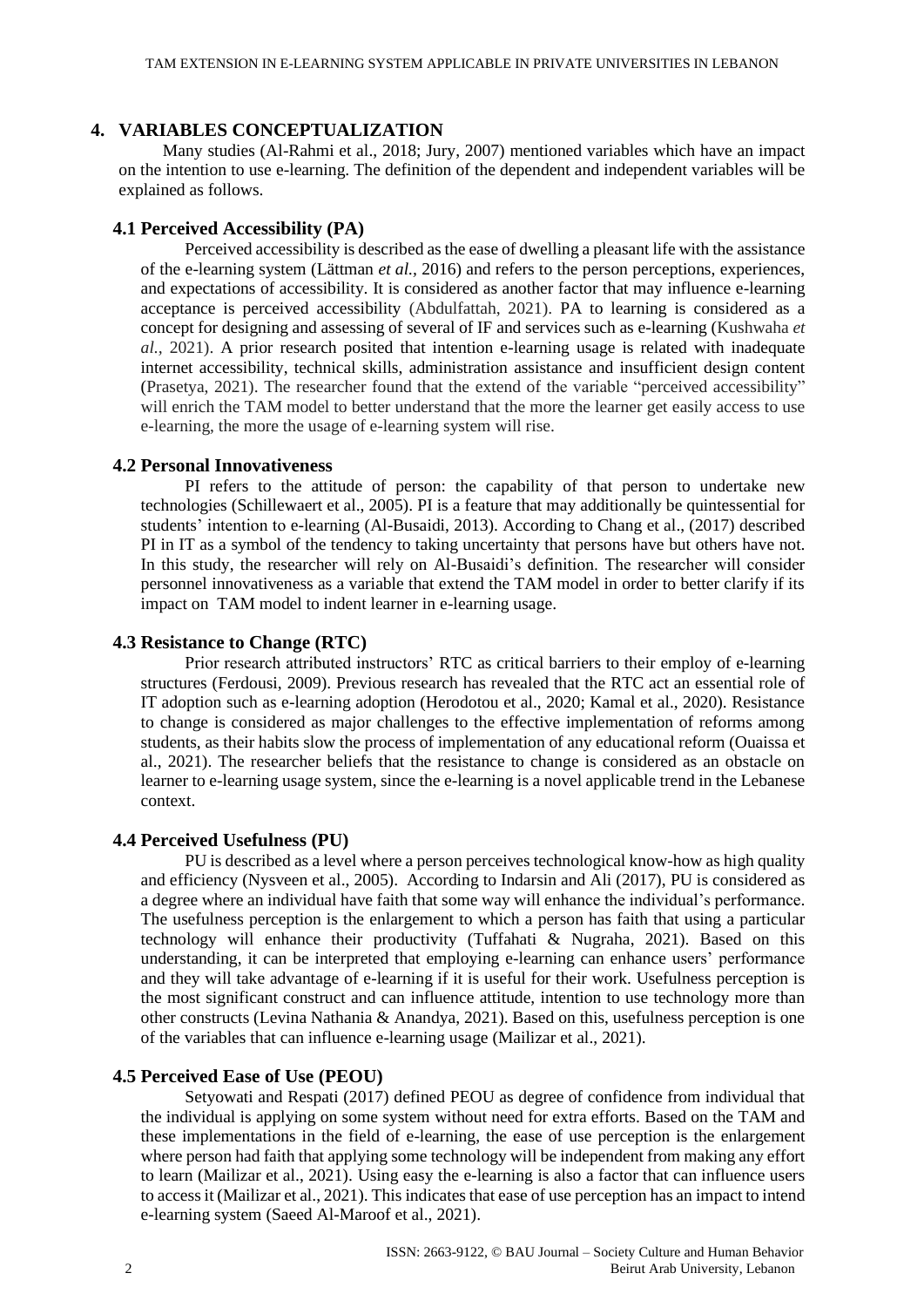#### **4.6 Attitude**

Customers who have positive attitudes, have a positive usage intention (Meng-Hsiang et al., 2014). As evaluated by the theory of planned behavior (TPB), attitude has a considerable impact on person behavior (Boateng et al., 2016). Studies into learner's attitudes are important when evaluating whether learners present the applying of technology in education as easily adaptive, beneficial, and adopted for their learning (Um, 2021). Based on affirmation definition, the researcher found out the most comprehensive definition which is the capability to learn in different manner by showing interest to the e-learning system.

## **4.7 Facilitating Conditions (FC)**

Facilitating conditions is described as individual's perception of technical assistance which existed for the usage of a device or system (Venkatesh et al., 2012). FC refers to the level to which technology infrastructures find to help the use of a particular system or tool (Khechine et al., 2020). Furthermore, (FC) must be present to ease its utilization for both teachers and learners (Harjanto & Sumarni, 2021). Facilitating Conditions is considered as one asset which may include provision of professional development and system assistance, put asset available about e-learning (Wang et al., 2021).

#### **4.8 Intention to Use e-learning**

Usage intention is additionally described as an individual's subjective probability that learners will produce some conduct (Hsu et al., 2007). In the previous decades, researchers have determined that if one has the intention to use technology, there will be a great opportunity of one adopting that technology (Tsai et al., 2011). In online learning help systems, intention to use is one of the factor determinants of accepting the use of such rising technology (Aypay et al., 2012) and it is able to enhance the learning performance of the learners (Al-Rahmi et al., 2019).

#### **5. LITERATURE REVIEW AND HYPOTHESES DEVELOPMENT**

This study is aiming to investigate the variables impacting student usage intention of e-learning to better understand the consumer behavior toward this important educational process. In the literature review, the argumentative will be used by mentioned support or not supporting for the hypotheses tested by previous research. The aim is to improve literature that built a viewpoint. Argumentative approaches are applied in the literature.

#### **5.1 The Effect Of Perceived Accessibility On Student's Perceived Usefulness**

Students who use e-learning found that accessibility could be done at any time, from any computer, and even from home (Stevens et al., 2020; Daultani et al., 2021). Kraemer et al., (1993) claimed that large accessibility records are related to higher usefulness of the knowledge. When learners can without issues get admission to e-learning systems, there is an expanded opportunity that they will positively have an impact on the usefulness of such device (Al-Aulamie, 2013; Wongvilaisakul & Lekcharoen, 2015; Almaiah et al., 2016; Revythi & Tselios, 2017; Bhattarai & Maharjan, 2020). The outcomes of the previous research pointed out that an e-learning system's PU is significantly impacted by the PA (Baleghi-Zadeh et al., 2014; Salloum et al., 2019; AlHamad, 2020). However, Thong et al., (2002) could not confirm the latest studies' positive impact of accessibility on PU. Therefore, the hypotheses as follows:

H1 a: Accessibility has a positive impact on student's PU in Lebanese private universities.

#### **5.2 The Effect Of Perceived Accessibility On Student's Perceived Ease Of Use**

A study aimed to evaluate the students' point of views at university in Saudi Arabia, about e-learning as a learning advanced. The results revealed that as accessibility is applicable, students have faith they have easy access to the techniques for e-learning (Algahtani et al., 2020).

According to (Al-Aulamie, 2013; Attis, 2014; Bachtiar et al., 2014; Wongvilaisakul & Lekcharoen, 2015; Almaiah et al., 2016; Revythi & Tselios, 2017; Salloum et al., 2019; AlHamad, 2020), they discovered that PEOU is positively impacted by perceived accessibility (Bhattarai & Maharjan, 2020). In addition, in a study of a digital library system, Thong et al.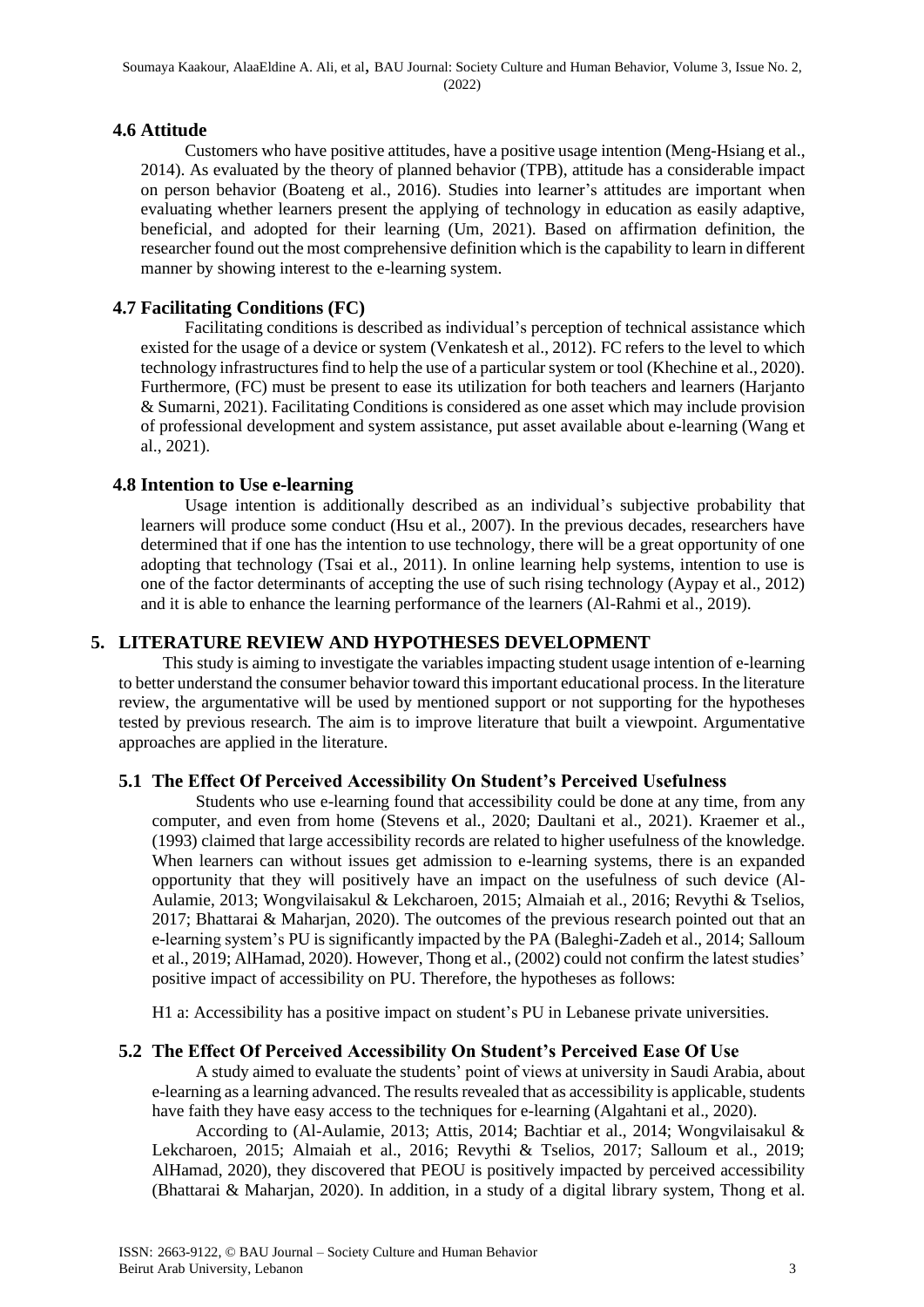(2002), discovered a positive impact of accessibility on PEOU. Another study examined the elearning adoption in Pakistan showed no significant relation between accessibility and PEOU of the e-learning (Kanwal & Rehman, 2017). Therefore, the researcher assume the following hypotheses:

H2 a: Accessibility has a significant influence on student's perceived ease of use in Lebanese private universities.

#### **5.3 The Effect Of Personal Innovativeness On Student's Perceived Usefulness**

PI is some other variable that impacts acceptance behavior for new technologies (Agarwal & Prasad, 1998; Hung, Ku & Chang, 2003; Konrad et al., 2005) and might also be vital for students' intention to full e-learning. Thus, the greater the learners' innovativeness, the extra they are usefulness exposed in e-learning usage intention.

Previous studies published a tremendous effect of personal innovativeness on PU (Konrad et al., 2005) to learn about the adoption of Internet technologies (Raaij & Schepers, 2008; Schillewaert et al., 2005; Ngafeeson & Sun, 2015), on behavioral intention (Ngafeeson & Sun, 2015; Tarhini et al., 2017; Alalwan et al., 2018) and on e-learning acceptance (Salloum et al., 2019).

A research demonstrated that technology innovativeness, PU and attitude are positively impacted toward intention (Álvarez-Marín et al., 2021). However, according to some research it was pointed out that PI had insignificantly impact on perceived usefulness (Chihui, 2009; Ullah, 2020). The hypothesis given below is hence developed:

H1 b: Personal innovativeness has a positive impact on student's perceived usefulness in Lebanese private universities.

#### **5.4 The Effect Of Personal Innovativeness On Perceived Ease Of Use**

Analytical consequences determine that PI has notably significant impact on PEOU. Same result was revealed in the study of mobile knowledge management (Chihui, 2009). Indeed, findings revealed that the more the learners'PI, the more simulated the impact of PEOU on the attitude towards the game (Matute-Vallejo & Melero-Polo, 2019). Another study revealed that students' PI positively affected their PEOU (Joo et al., 2018). The hypothesis given below is hence developed:

H2 b: PI has a significant influence on student's PEOU in Lebanese private universities.

#### **5.5 The Effect Of Resistance To Change (RC) On Student's Perceived Usefulness**

RC may impact the acceptance of cell phone technologies among preservice instructors having an impact on the four constructs of the TAM model (Bhattacherjee & Hikmet, 2007; Nov & Schecter, 2012). Furthermore, a study found that the impact of RTC on perceived usefulness (Shittu et al., 2016). However, people can also discover insignificant technical troubles as device failures, and pass overall incredible influences of the technology (Özdemir-Güngör & Camgöz-Akdağ, 2018). Latest research found a medium influence of RTC on perceived usefulness (Sánchez et al., 2019). Thus, the hypothesis mentioned below

H1 c: Resistance to change has a negative influence on student's perceived usefulness in Lebanese private universities.

#### **5.6 The Effect Of Resistance To Change On Student's Perceived Ease Of Use**

According to Sánchez et al. (2019) a significant influence of RTC is determined on PEOU. According to Shittu et al. (2016), they found in their research an impact of RTC on PEOU. RTC is negatively associated to PEOU (Nov & Ye, 2008). Thus the hypothesis mentioned below

H1 c: Resistance to change has a negative influence on student's perceived ease of use in Lebanese private universities.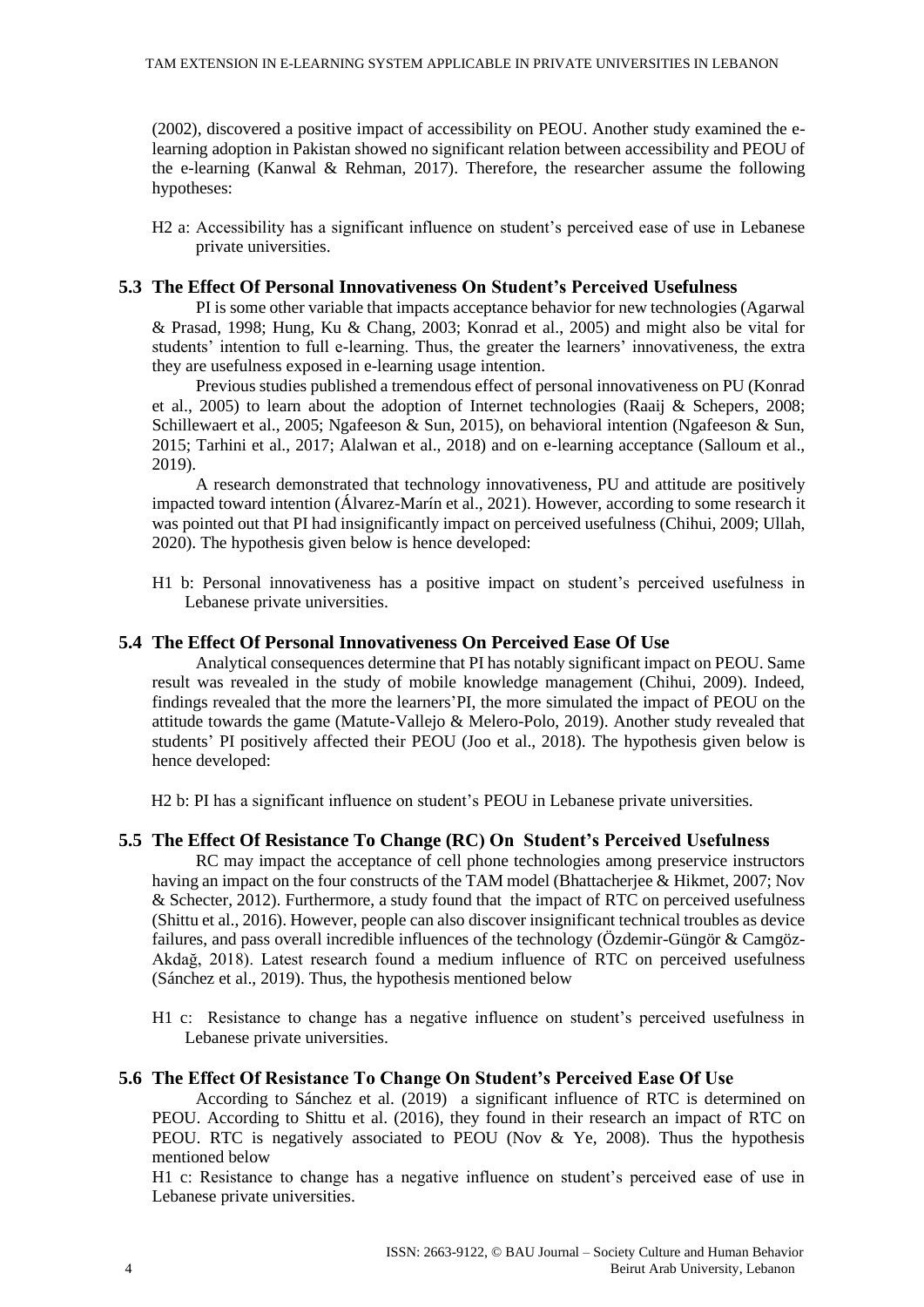#### **5.7 The Effect Of Perceived Usefulness On Attitude**

According to the literature, PU positively affects users' conduct intention (BI) directly (Kibelloh & Bao, 2014; Álvarez-Marín et al., 2021; Cicha et al., 2021; Nematolahi & Seifzadeh, 2021). Moreover, according to Mohamad et al. (2021) who found that PU and intention to use are positively related among Bangladeshi and Malaysian university students during the pandamic. A large number of empirical studies have found that PU is the primary estimator of technological knowledge applied (Davis, 1989; Davis et al., 1993; Igbaria & Iivari, 1995; Gefen & Straub, 1997; Koufaris & Hampton-Sosa, 2002; Gefen et al., 2003; Legris et al., 2003; Ong et al., 2004; Hsu & Lu, 2004; Cheong & Park, 2005; Lee, 2006; Ong & Lai, 2006; Kulviwat et al., 2009; Lee et al., 2009; Indarsin & Ali, 2017;Yu et al., 2018)

Moreover, several marketing research revealed that there exist a positive relation between perceived usefulness on attitude ([Teo, 2011](https://journals.sagepub.com/doi/full/10.1177/0735633117749430); [Teo & Wong., 2013](https://journals.sagepub.com/doi/full/10.1177/0735633117749430); [Teo & Zhou, 2017](https://journals.sagepub.com/doi/full/10.1177/0735633117749430); Sinha & Verma, 2020; Gill et al., 2020; Kumar et al., 2020; Wangmo et al., 2020; Mailizar et al., 2021; Ngo & Nguyen, 2021; Nugraha et al., 2021; Pham et al., 2021; Sriram & Mohanasundaram, 2021; Um, 2021; Alshurafat et al., 2021; Buabeng-Andoh, 2021; Cicha et al., 2021; Davoodi et al., 2021; Gurer, 2021; Kim et al., 2021).

According to the literature, the greater of PU of the e-learning device, the greater the person's positive attitude would perceive (Yang et al., 2011). There is a positive linkage between PU and the attitude towards the application (Ayeh et al., 2013; Salloum et al., 2019). Hence, the hypothesis is as follows:

H3: Perceived usefulness (PU) has a positive effect on the attitude in Lebanese universities.

#### **5.8 The effect of Perceived Ease of Use on Attitude**

Researchers found a significant correlation between PEOU and attitude (Park, 2009; Shroff et al., 2011; Teo & Noyes, 2011; Chang, 2012; Okazaki & dos Santos, 2012; Ayeh et al., 2013; Boateng et al., 2016; Kanwal & Rehman, 2017; Teo et al., 2019; Wangmo et al., 2020; Gill et al., 2020; Sinha & Verma, 2020; Alshurafat et al., 2021;Buabeng-Andoh, 2021; Cicha et al., 2021; Davoodi et al., 2021; Gurer, 2021; Mailizar et al., 2021; Ngo & Nguyen, 2021; Nugraha et al., 2021; Wahyudi et al., 2021; Pham et al., 2021).

However, according to Karkar et al., (2020) observed that lower PU and PEOU are the main elements that confront the acceptance of e-learning. According to researchers (Salloum et al. 2019; Walker et al., 2020; Rasyidha et al., 2020; Wahyudi, et al., 2021) explored that (PEOU) has no impact on the usage intention of e-learning device. Furthermore, according to Rafiee and Abbasian-Naghneh (2019), by studying the acceptance of technology in learning in Zimbabwe context, revealed usefulness appears as a vital driver for intention to apply e-technology in education and Ease-of-Use was not related to the intention to use.

Furthermore, PEOU and attitude has no significant impact in Vietnam context (Teo et al., 2018; Ho et al., 2020; Álvarez-Marín et al., 2021). This could mean that learners could be able to apply this application if they feel it useful. In addition, Kim et al. (2021) posits that PEOU had no directly impact on attitude. Based upon the previous research, the hypotheses is as follows:

H4. PEOU has a positive effect on the attitude in Lebanese private universities.

#### **5.9 The Effect Of Facilitating Conditions On Intention To Use**

(FC) have significant impact towards (BI) (Foon & Fah, 2011; Im et al., 2011; Teo, 2011; Tao & Zhou, 2012; Chen & Chan, 2014; Martins et al., 2014; Mutlu & Der, 2017; Raman & Rathakrishnan, 2018; Almaiah & Alyoussef, 2019; Kamal et al., 2020; Zarafshani et al., 2020; Gurer, 2021). In addition, as per the study of Ngo & Nguyen,  $(2021)$  who revealed that FC has an influence on attitude towards intention to use.

Several studies showed that there is no effect between facilitating conditions and PEOU and showed also no effect between intention and facilitating conditions (Tarhini et al., 2017;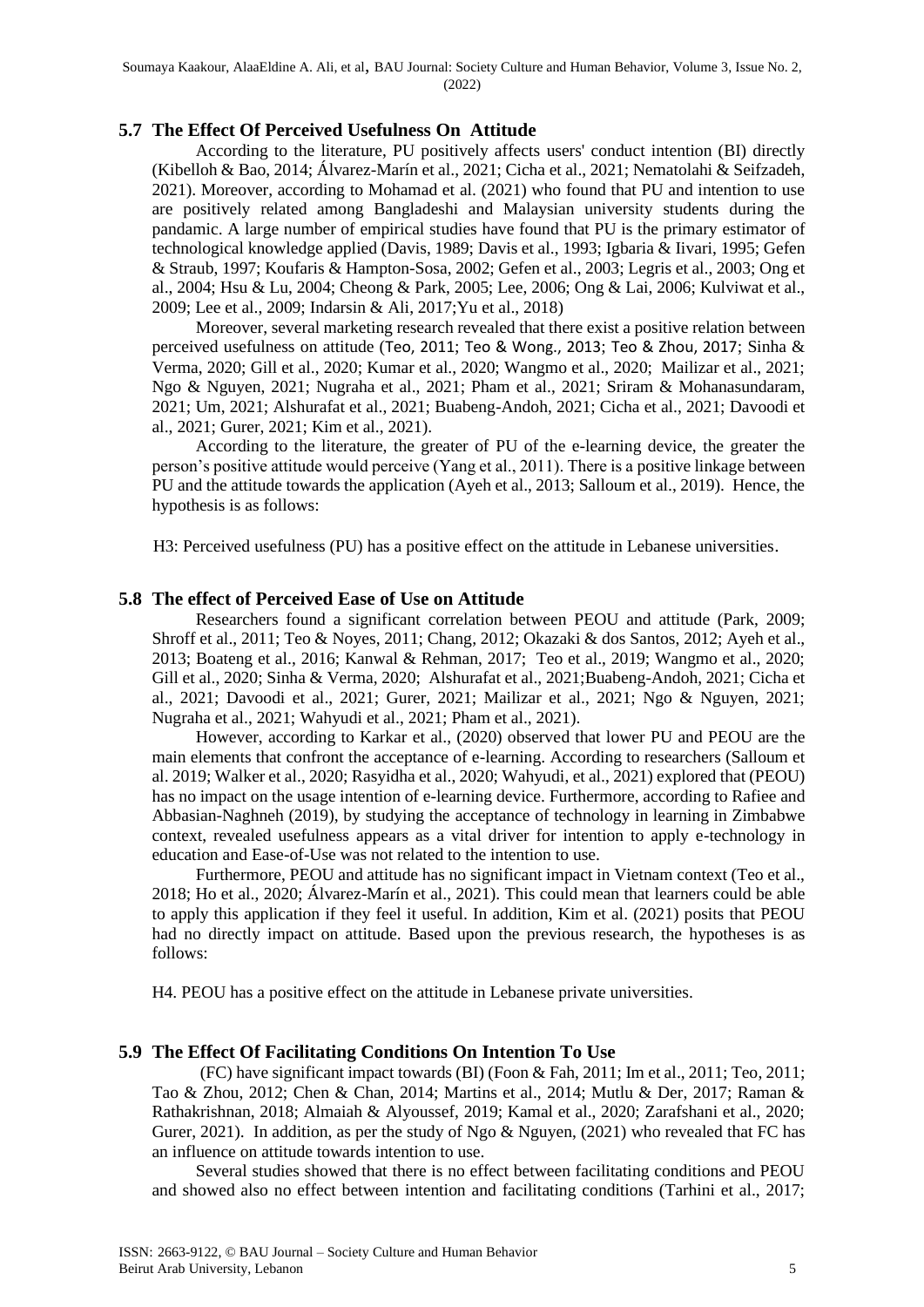Rasyidha et al., 2020; Sriram & Mohanasundaram, 2021). Thus, the hypotheses are suggested as follows:

H5: Facilitating conditions has a significant influence on intention to use in Lebanese private universities.

#### **5.10 The effect of Attitude on Intention to Use**

Empirically, numerous studies have additionally agreed that attitude has a positive impact on intention (Fishbein & Ajzen, 1977; Lee et al., 2005; Cheung &Vogel, 2013; Rathnaweera & Karunasena, 2020; Sinha & Verma, 2020; Cicha et al., 2021; Gurer, 2021; Khafit & Puspaningtyas, 2021; Nugraha et al., 2021; Wahyudi, et al., 2021; Álvarez-Marín et al., 2021; Albudoor & Peña, 2021; Alshurafat et al., 2021).

However, a research explored that attitude had insignificant effect on intention (Teo  $\&$ Noyes, 2011; Al-Adwan et al., 2013; Wangmo et al., 2020). Additionally, a research made in India during the pandemic of Covid 19 among nursing students pointed out a negative attitudes towards e-learning (Gaur et al., 2020). Hence, the proposed hypotheses as follows:

H6: Attitude has a positive impact on the intention to use in Lebanese private universities.

#### **6. CONCEPTUAL FRAMEWORK**

On the basis of extensive literature review a research model based on the theories and concepts is as under:



Fig.1: conceptual framework Source (developed by the researcher)

#### **7. RESEARCH METHODOLOGY**

This present research design will be conclusive with cross sectional design, because the objective is to test specific hypotheses and to analyze the linkage between the research variables. In the following sections the researcher will address the measurement, research population and sample, analysis.

#### **7.1 Population and Sample**

The population's target of this paper was of all learners from Lebanese private universities during the academic year 2020-2021. Accordingly the research population is defined as all universities students who have e-learning experiences and studying across the different levels of education in different academic programs (undergraduate, MBA students, Master, PHD student, DBA student) in Lebanon. In order to avoid the subjectivity and bias, the study employed the following equation in order to obtain the sample size (Yamane, 1967). An approximate number of the size will be acquired by Blom Invest Bank to analyze the universities students market. Data was collected from the distribution of electronic survey. The researcher obtained 445 responses, one of these responses was missed so the total is 444 responses.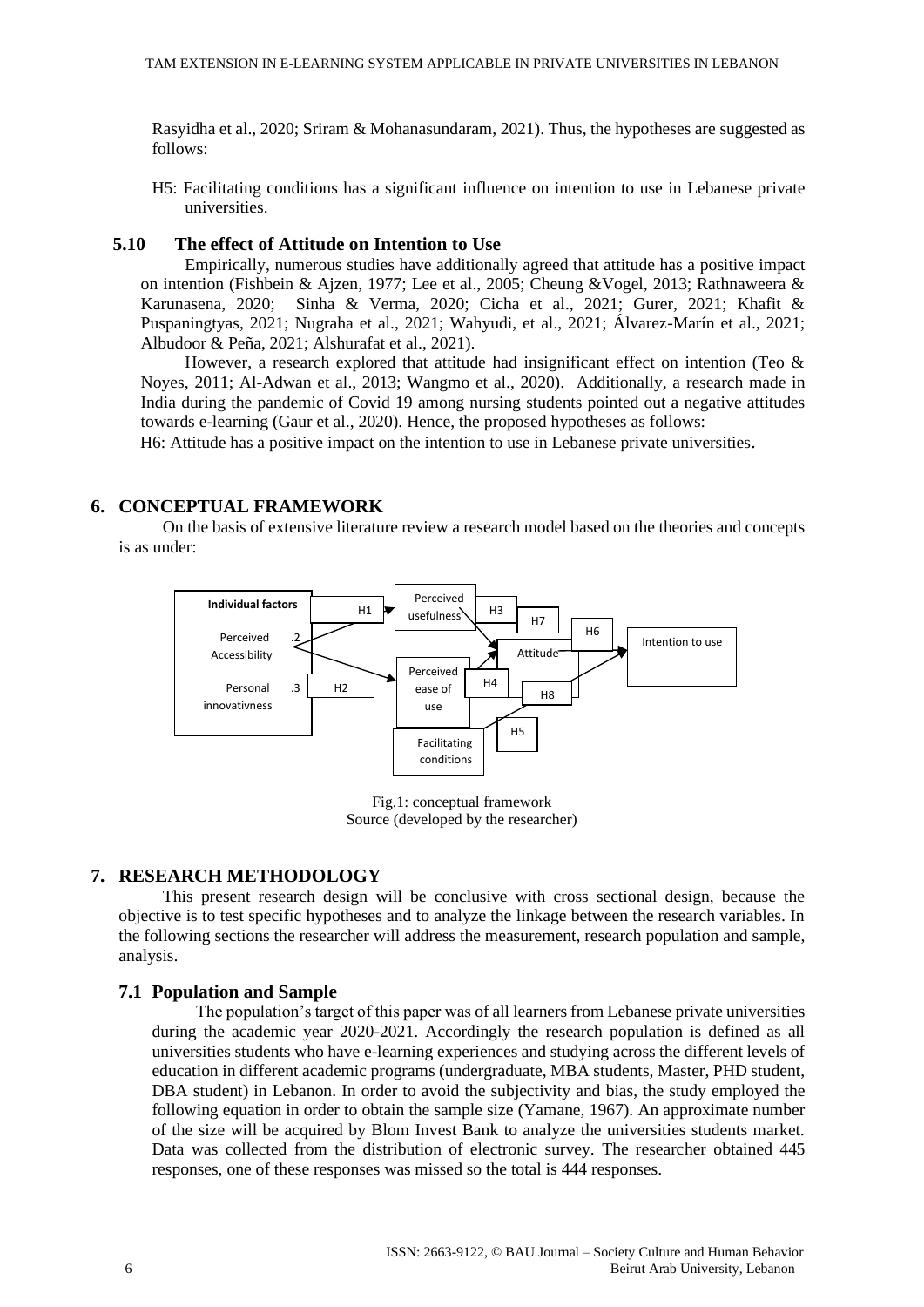#### **7.2 Data Analysis**

Data was gathered from the distribution of electronic survey. The researcher obtained 445 responses, one of these responses was missed so the total is 444 responses. Overall, 54.8 percent of respondents were women, 33/100 of respondents were aged between 18-28 years, 39.3/100 were aged between 28-38 years, 16.4/100 were aged between 38-48 years and 11.2/100 were older than 48 years. The educational level question showed that 54.4/100 held a bachelor degree, 37.8/100 a Master's degree and 6.7/100 held a PhD. 0.9/100 held DBA. In addition, for the relationships information, 3.4/100 from the respondents were divorced, 42.5/100 were married and 54.2/100 were single.

|           | Accessibility | PI      | <b>RTC</b> | PU      | <b>PEOU</b> | FC      | <b>ATT</b> | <b>ITU</b> |
|-----------|---------------|---------|------------|---------|-------------|---------|------------|------------|
| Mean      | 3.2746        | 3.2472  | 3.2528     | 3.2697  | 3.2629      | 3.2255  | 3.2506     | 3.1948     |
| Std.      | 0.92464       | 0.83347 | 0.94794    | 1.01288 | 0.90527     | 0.94750 | 0.97873    | 0.98106    |
| Deviation |               |         |            |         |             |         |            |            |
| Minimum   | 1.00          | 1.00    | 1.00       | 1.00    | 1.00        | 1.00    | 1.00       | 1.00       |
| Maximum   | 5.00          | 5.00    | 5.00       | 5.00    | 5.00        | 5.00    | 5.00       | 5.00       |

| Table 1: Means, standard deviation |  |  |
|------------------------------------|--|--|
|------------------------------------|--|--|

Table 1 presents the descriptive statistics for the study factors. By Comparing with scale possibilities, it displays the mean values, standard deviations for all variables. The mean value of the accessibility was highest at 3.2746, with a standard deviation of 0.92464, perceived usefulness was the second highest mean at 3.2697 with a standard deviation of 1.01288, followed by PEOU (Mean value 3.2629, SD 0.90527), RTC (Mean value 3.2528, SD 0.94794), attitude towards use (Mean value 3.2506, SD 0.97873), Personal innovativeness (Mean value 3.2472, SD 0.83347), facilitating conditions (Mean value 3.2255, SD 0.94750), and finally, intention to use (Mean value 3.1948, SD 0.98106).

|                  | N              | Cronbach Alfa |
|------------------|----------------|---------------|
| PA               | 5              | 0.92          |
| PI               | 5              | 0.789         |
| <b>RTC</b>       | 5              | 0.956         |
| PU               | $\overline{4}$ | 0.95          |
| <b>PEOU</b>      | $\overline{4}$ | 0.903         |
| FC               | 3              | 0.892         |
| Attitude         | $\overline{4}$ | 0.948         |
| Intention to use | 3              | 0.932         |

Table 2 describes Cronbach"s  $\alpha$  is utilized to evaluate the internal consistency of the multiitem scales. Perceived accessibility measurement was adapted from 5 items on 5 points of Likert scale according to (Salloum et al., 2019) where  $(\alpha = 0.92)$ . The personal innovativeness measurement was adapted from 5 items on 5 points of Likert scale according to (Salloum et al., 2019) where ( $\alpha$  = 0.789). Resistance to change measurement was adapted by 5 items on 5 points of Likert scale according to (Salloum et al., 2019) where ( $\alpha$ = 0.956). Perceived usefulness were based on a study by (Lee, 2006) and evaluated by employing a four-point Likert scale ( $\alpha$  0.95). PEOU was adapted by (Salloum et al., 2019) assessed on a 4 items scale where  $(\alpha \ 0.903)$ . Facilitating conditions was adapted by (Teo, 2011) by applying three items where  $(\alpha \ 0.892)$ .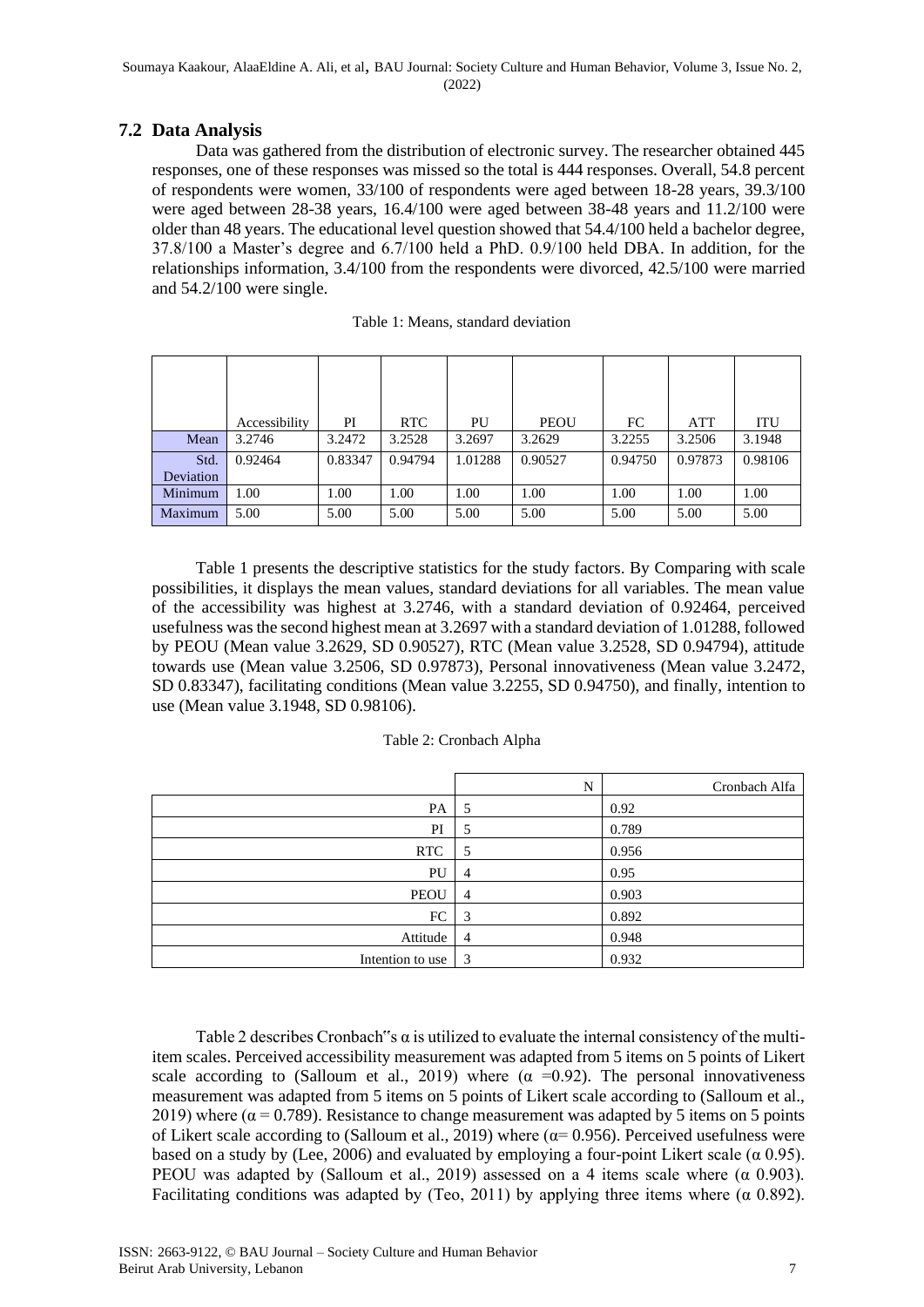Attitude toward use is assessed by Salloum et al., 2019) by applying four items where ( $\alpha$  0.948) and finally the intention to use was evaluated by (Roca & Gagné, 2008). with three items where (α 0.932).

Discriminant validity is the enlargement to which data construct (here a unobservable variable) is recognize from other variables (Hair et al., 2006). Thus, high discriminant validity contributes a proof that a statistical construct is exclusive and took some phenomenon that other measures do not. Discriminant validity is employed when cross relationships between index testing different variables are not extremely great and, therefore, relationships between the unobservable variables are only moderately strong (Kline, 1998).

KMO is Kaiser-Meyer-Olkin test is a statistical measure to determine how suited data is for factor analysis. The test measures sampling adequacy for each variable in the model. The following result of KMO where, the perceived accessibility (KMO 0.877), Personal innovativeness (KMO 0.76), ristance to change (KMO 0.931), PU (KMO 0.872), PEOU where (KMO 0.82), Facilitating where (KMO 0.74), Attitude toward use is (KMO 0.865) and finally the intention to use where (KMO 0.768).

|                       |                         | Accessibility | Personal<br><b>Innovativeness</b> | Resistance<br>to change | Perceived<br><b>Usefulness</b> | Perceived<br>ease of<br>use | Facilitating<br>Conditions | Attitude<br>towards<br>use | Intention<br>to use |
|-----------------------|-------------------------|---------------|-----------------------------------|-------------------------|--------------------------------|-----------------------------|----------------------------|----------------------------|---------------------|
| Accessibility         | $\mathbb{R}$            |               |                                   |                         |                                |                             |                            |                            |                     |
|                       | P                       |               |                                   |                         |                                |                             |                            |                            |                     |
| Personal              | $\mathbb{R}$            | $.686^{**}$   | 1                                 |                         |                                |                             |                            |                            |                     |
| <b>Innovativeness</b> | P                       | 0.000         |                                   |                         |                                |                             |                            |                            |                     |
| Resistance to         | $\overline{\mathsf{R}}$ | $.656***$     | $.695***$                         | 1                       |                                |                             |                            |                            |                     |
| change                | P                       | 0.000         | 0.000                             |                         |                                |                             |                            |                            |                     |
| Perceived             | $\mathbb{R}$            | $.569**$      | $.631**$                          | $.735***$               |                                |                             |                            |                            |                     |
| <b>Usefulness</b>     | $\mathbf{p}$            | 0.000         | 0.000                             | 0.000                   |                                |                             |                            |                            |                     |
| Perceived ease        | $\mathbb{R}$            | $.618***$     | $.547***$                         | $.620**$                | .585**                         | 1                           |                            |                            |                     |
| of use                | $\mathbf{p}$            | 0.000         | 0.000                             | 0.000                   | 0.000                          |                             |                            |                            |                     |
| Facilitating          | $\mathbb{R}$            | $.531**$      | $.491**$                          | $.572***$               | $.522***$                      | $.666^{**}$                 | 1                          |                            |                     |
| Conditions            | $\mathbf{p}$            | 0.000         | 0.000                             | 0.000                   | 0.000                          | 0.000                       |                            |                            |                     |
| Attitude              | $\mathbb{R}$            | $.495***$     | $.521**$                          | $.667***$               | $.754***$                      | $.665***$                   | $.618***$                  |                            |                     |
| towards use           | P                       | 0.000         | 0.000                             | 0.000                   | 0.000                          | 0.000                       | 0.000                      |                            |                     |
| Intention to          | $\mathbb{R}$            | $.562**$      | $.563**$                          | $.701**$                | $.743***$                      | $.678***$                   | $.621**$                   | $.813***$                  | 1                   |
| use                   | P                       | 0.000         | 0.000                             | 0.000                   | 0.000                          | 0.000                       | 0.000                      | 0.000                      |                     |

Table 3: Correlations matrix

\* P<0.05, \*\* P< 0.01, \*\*\* p < .001

In addition, table 3 represents correlations between constructs. Also, the p-value for all constructs denotes a significant relationship. After reviewing data, the author observed that all factors correlated. The research analysis shows that the correlations between accessibility with PU and between accessibility with PEOU are respectively ( $r = .569$ \*\*,  $p < .001$ ); ( $r = .618$ \*\*, p < .001) which indicates a positive relationship between these variables. Moreover, personal innovativeness with PU and PEOU are respectively (r=.631\*\*, p < .001); (r=.547\*\*, p < .001). Correlations between RTC with PU and PEOU are as follows  $(r = .537**, p < .001)$ ,  $(r = .620**,$  $p < .001$ ) which also indicates that the constructs are positively related.

In addition, PU ( $r = .754**$ ,  $p < .001$ ), PEOU ( $r = .665**$ ,  $p < .001$ ) which means that there are significant and correlated with Attitude. Furthermore, Facilitating Conditions ( $r =$ .621\*\*, p < .001), Attitude ( $r = .813$ \*\*, p < .001) are significant and positively correlated with intention to use.

A multiple regression analysis was conducted using partial least square (PLS) regression from other methods (linear regression, polynomial regression, logistic regression, Quantile regression, ridge regression, Lasso regression,...) because it places minimum limits on sample size, measurement scale, and residual distribution (Chin, 1998). It also combines the use of multiple linear regression and factor analysis to measure model parameters and model structure (Meng-Hsiang et al., 2014). Besides that, this is a successful tool for investigating complex associations.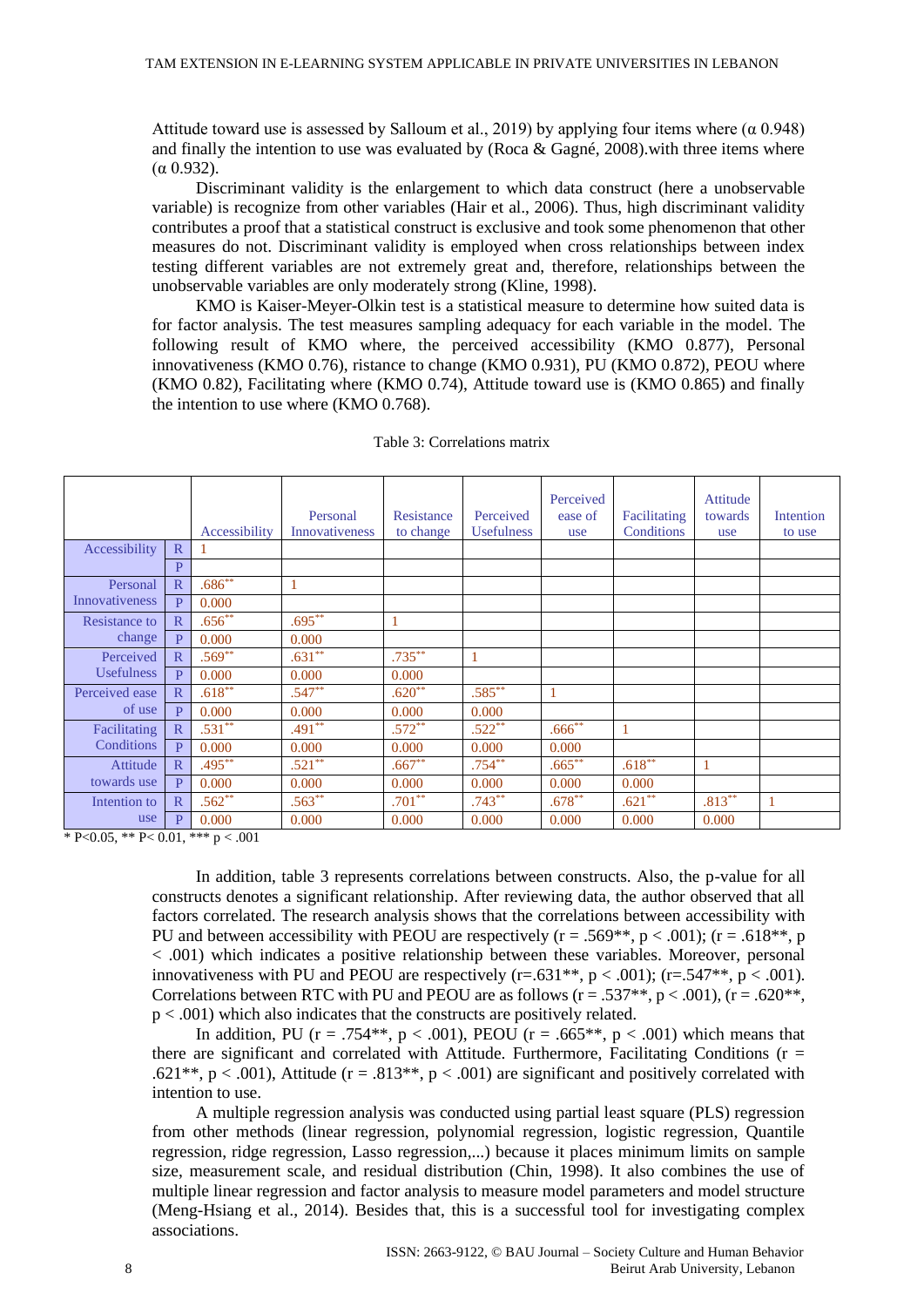#### **7.3 Statistical Techniques Used**

A structural model was improved and predicted employing structural equation modelling (SEM) techniques. SEM is a method of analyzing statistical data to test constructs about linkage among observable and hidden variables (Hoyle & Panter, 1995). The main benefits of this technique are the capability to predict a model combining measurement and structural considerations together. In SEM, the measurement model presents the statistical association between the observed and latent variables. SEM techniques have been well established in testing user adoption in IT (Venkatesh et al., 2003). In IT context, numerous number of research have used the SEM approach like Moon and Kim (2001). However, it is not the main aim of this study to ensure a large debate of SEM techniques which can be exposed in Bollen (2005).

#### **7.4 Assessing the Model Fit**

Study's hypothesis model proposed that accessibility, personal innovativeness, RTC, PEOU, PU, Attitude, intention to Use are examined the distinctive constructs; the model fitting values are CMIN/DF = 32.994, CFI =  $0.868$ , RMSEA =  $0.268$ . Almost all the fit indices are not within the recommended levels CMIN/DF< 5, CFI>0.9, SRMR< 0.08, 0.03<RMSEA< 0.08, PClose >0.05; and the value for GFI=0.868 which is less than 0.95 as a typical score. Therefore, the model fit is not an ideal.

| <b>Measure</b> | <b>Estimate</b> | <b>Threshold</b> | Interpretation       |
|----------------|-----------------|------------------|----------------------|
| <b>CMIN</b>    | 362.931         | --               |                      |
| DF             | 11.000          | --               | --                   |
| <b>CMIN/DF</b> | 32.994          | Between 1 and 3  | Terrible             |
| <b>CFI</b>     | 0.868           | >0.95            | Terrible             |
| <b>SRMR</b>    | 0.141           | < 0.08           | Terrible             |
| <b>RMSEA</b>   | 0.268           | < 0.06           | Terrible             |
| PClose         | 0.000           | >0.05            | <b>Not Estimated</b> |

#### Table 4: Model Fit

Confirmatory factor analysis (CFA) was employed as the initiative move of the secondmove continuance of analysis. In general, rectifications are conducted once since a every single alter could impact remaining terms of the result.

#### **8. RESULTS AND DISCUSSIONS**

Refer to Table 3, accessibility and PU are not associated. Therefore, H1a is not supported. These results were not consistent by the previous studies, (Al-Aulamie, 2013; Baleghi-Zadeh *et al.,* 2014; Wongvilaisakul & Lekcharoen, 2015; Almaiah *et al.,* 2016; Revythi & Tselios, 2017; Salloum *et al.,* 2019; Bhattarai & Maharjan, 2020; AlHamad, 2020). In contrast, findings are confirmed with the research made by Thong *et al.,* (2002). That's mean that users is not able to perceived usefulness according to the access.

Moreover, findings determined that accessibility is positively related to PEOU. Therefore, H2a is accepted. The results are confirmed with the latest research (Thong *et al.* 2002; Bhattarai & Maharjan, 2020). However, the results are not consistent with (Kanwal & Rehman, 2017). Thus, the results explain that users are able to apply e-learning system because of the accessibility. The accessibility make the application more easier to work with the system.

Moreover, personal innovativeness is positively related to PU. Thus, the hypotheses H1 b is accepted. The results were confirmed with (Konrad *et al.,* 2005; Schillewaert *et al.,* 2005; Raaij & Schepers, 2008; Ngafeeson & Sun, 2015; Álvarez-Marín *et al.,* 2021). However, findings are not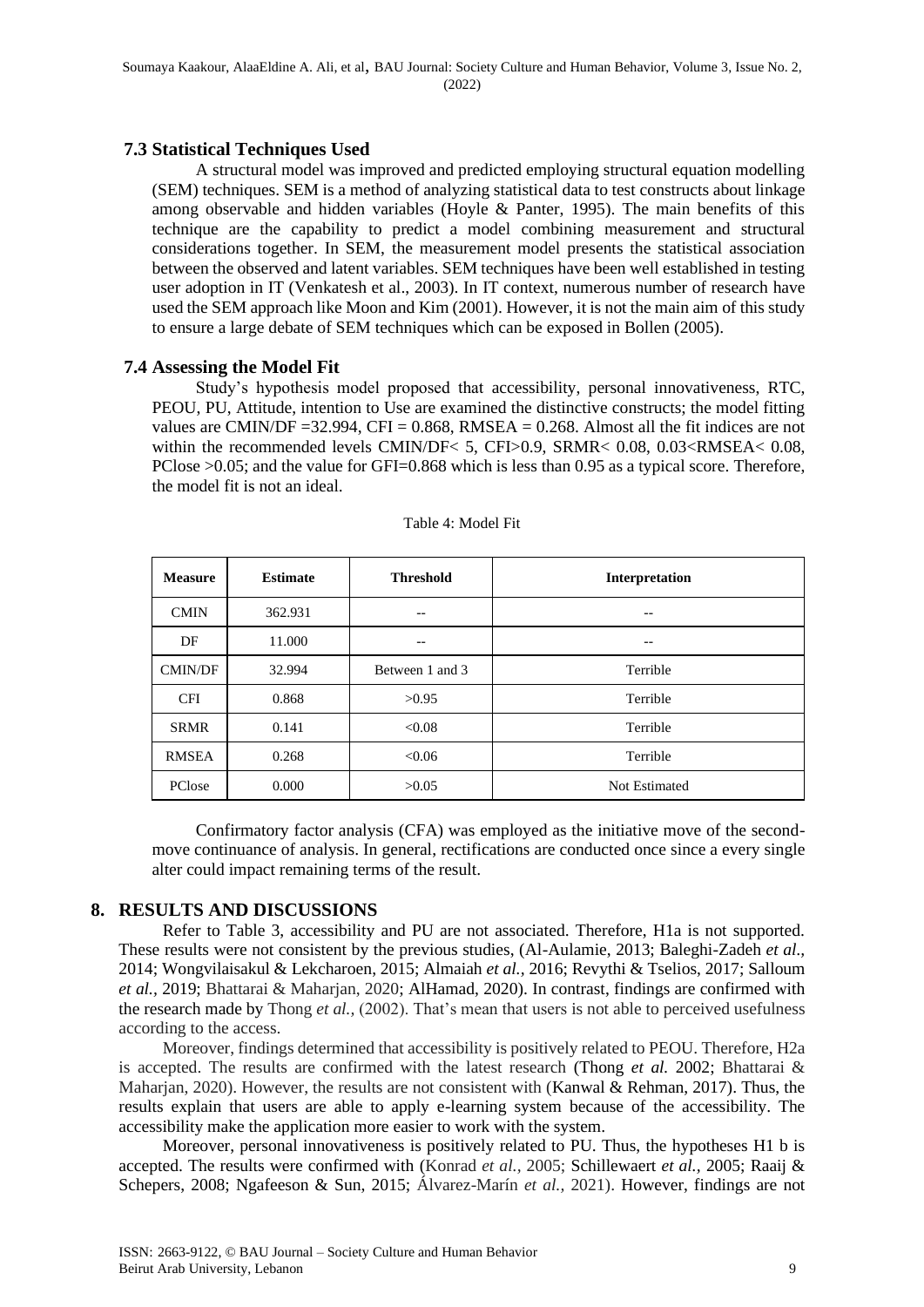confirmed with the study conducted by (Chihui, 2009; Ullah, 2020). This explain that the ability of users to innovate reflect the usage toward e-learning system.

Additionally, PI and PEOU are not related. Therefore, H2 b is not accepted. Results are not revealing a common agreement with the literature (Chihui, 2009; Joo *et al.,* 2018). The results explain the personal innovativeness have no effect on PEOU toward usage intention of e-learning.

According to the results, this study determined that the resistance to change is positively related to PEOU and PU. Thus, the result indicated that H1c and H2 c are supported. The results agreed with the literature (Bhattacherjee & Hikmet, 2007; Nov & Schecter, 2012; Shittu *et al.,* 2016; Sánchez *et al.*, 2019) however, the results disagreed with the findings of (Nov & Ye, 2008) which indicated a negative association toward PEOU. This clarify that RTC has an essential act to affect the usage intention in e-learning system.

Results also showed that there are relationships between PU and Attitude. Therefore, H3 is accepted, these results agreed with the outcomes of (Yang *et al.,* 2011; Ayeh *et al.,* 2013; Salloum *et al.,* 2019) which pointed out that there is a positive significant linkage between PU and Attitude. This research also confirmed with the studies (Park, 2009; Teo & Noyes, 2011; Shroff *et al.,* 2011; Okazaki & dos Santos, 2012; Ayeh *et al.,* 2013; Boateng *et al.,* 2016; Kanwal & Rehman, 2017; Teo *et al.,* 2019) revealed that PEOU and attitude had a positive relationship. This resulted that H4 is accepted.

Findings indicated the PU is positively related to the learner's attitude toward e-learning. Thus, the learner's have faith that the e-learning is useful and this support them to apply e-learning. Accessibility leads to use e-learning useful and achieve for better results. Characteristics of e-learning are used by the learner's in order to enhance their grades and review their modules.

Additionally, in the same way, the impact of the external factors on TAM constructs is applied to lead for intention to use. Although, students are younger enough to be enthusiastic among technology, they positively affect PU. Students are aware to accept technology. Students receive technology in their learning in order perceive a positive useful towards e-learning intention. Most of students have self-motivation to use e-learning. Thus, no need for reward system.

In addition, this study confirmed with (Foon & Fah, 2011; Im *et al.,* 2011; Teo, 2011; Chen & Chan, 2014; Martins *et al.,* 2014; Mutlu & Der, 2017; Raman & Rathakrishnan, 2018; Almaiah & Alyoussef, 2019; Wang *et al.,* 2020) which revealed in their studies, a significant influence between FC and intention to use. Therefore, hypotheses H5 is accepted. Moreover, results stated a significant relation between attitude and usage intention that means that H6 is accepted. Previous studies showed the same results in different context (Ong *et al.,* 2004; Yu *et al.,* 2007; Raaij & Schepers, 2008; Wangpipatwong *et al.,* 2008; Alenezi & Karim, 2010; Ayeh *et al.,* 2013; Elkaseh *et al.,* 2014; Hussein, 2017; Yang *et al.,* 2017; Salloum *et al.,* 2019; Yu, 2006).

Researcher relies on the attitude that may lead to the intention to use. In this case, ATT showed the students' point of views toward e-learning usage at Lebanon, in the analysis of the following relationship between PU toward ATT, and PEOU toward ATT which would lead to intention to use. Furthermore, students' points of views addressed, as well as the external variables, on the two faith PU and PEOU, and the outcome ATT toward ITU.

This presents that students believe that e-learning is a beneficial system for them. It showed a significant attitude toward e-learning. Findings of this paper confirmed with Davis *et al.* (1989) and Davis (1989), who clarified that the contrast of TAM theory influences e-learning technology usage. Findings were confirmed with Ahmad Althumibat et al. (2012).

|             |      |             | Estimate | S.E. | C.R.   | P    | <b>Hypothesis</b>        |
|-------------|------|-------------|----------|------|--------|------|--------------------------|
| PU          | <--- | AC          | .007     | .054 | .127   | .899 | $H \rightarrow$ Rejected |
| PU          | <--- | PI          | .189     | .057 | 3.316  | ***  | $H \rightarrow$ Accepted |
| PU          | <--- | RC          | .450     | .054 | 8.363  | ***  | $H \rightarrow$ Accepted |
| <b>PEOU</b> | <--- | AC          | .222     | .055 | 4.067  | ***  | $H \rightarrow$ Accepted |
| <b>PEOU</b> | ╱--- | PI          | .049     | .058 | .852   | .394 | $H \rightarrow$ Rejected |
| <b>PEOU</b> | <--- | RC          | .245     | .054 | 4.506  | ***  | $H \rightarrow$ Accepted |
| <b>ATU</b>  | <--- | PU          | .536     | .032 | 16.913 | ***  | $H \rightarrow$ Accepted |
| <b>ATU</b>  | <--- | <b>PEOU</b> | .368     | .035 | 10.377 | ***  | $H \rightarrow$ Accepted |
| <b>ITU</b>  | ⊂--- | FC          | .106     | .030 | 3.550  | ***  | $H \rightarrow$ Accepted |

Table 5: Structural relationships and hypotheses testing

ISSN: 2663-9122, © BAU Journal – Society Culture and Human Behavior 10 Beirut Arab University, Lebanon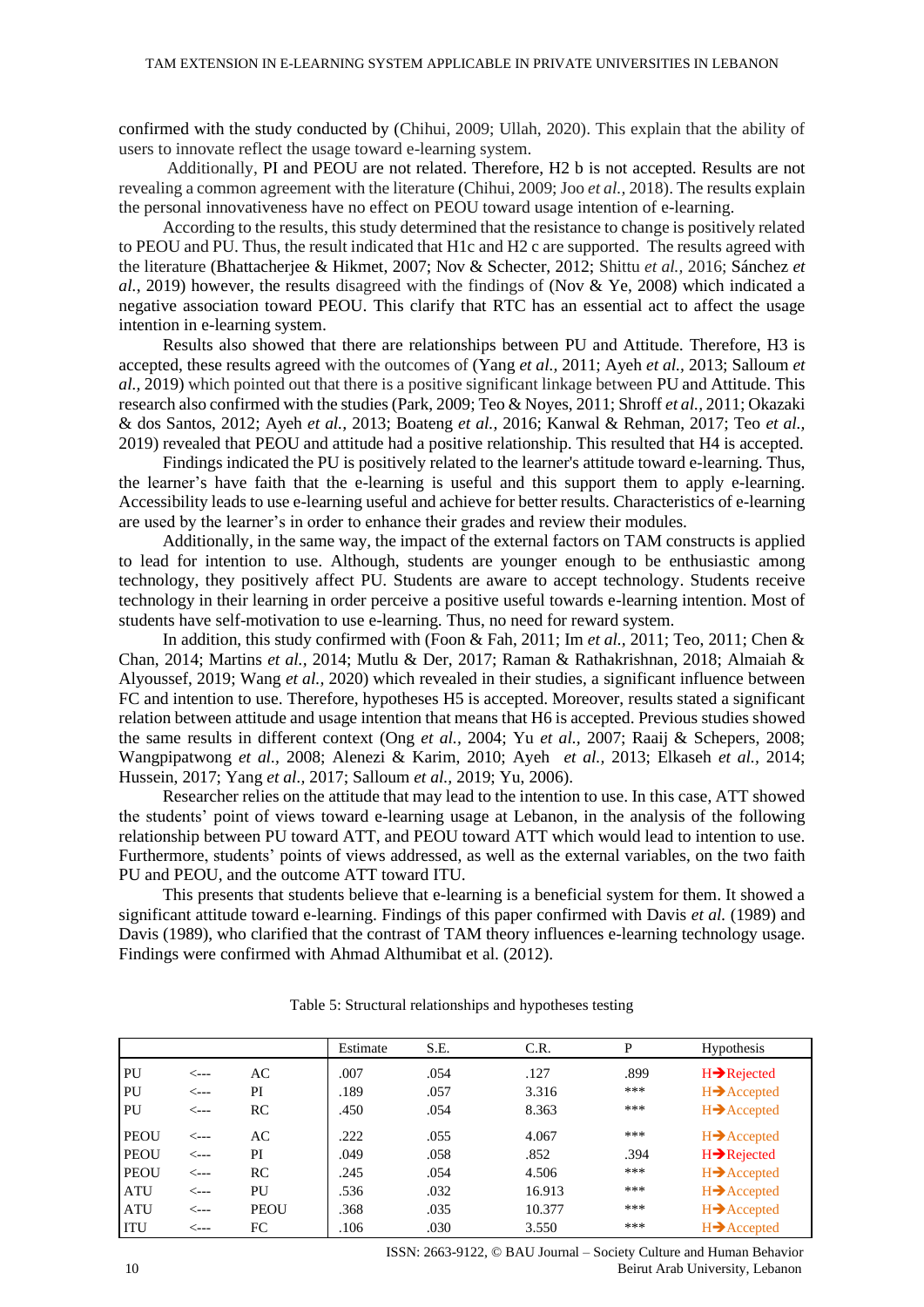|            |       |             | Estimate | S.E. | C.R.   |     | <b>Hypothesis</b>              |
|------------|-------|-------------|----------|------|--------|-----|--------------------------------|
|            | $---$ | ATU         | .452     | .042 | 10.878 | *** | $H \rightarrow$ Accepted       |
| <b>ITU</b> | $---$ | <b>PEOU</b> | .174     | .035 | 4.905  | *** | $H \rightarrow$ Accepted       |
| <b>ITU</b> | $---$ | ÞІ          | .248     | .037 | 6.733  | *** | $\blacktriangleright$ Accepted |

p\*\*=<0.01, p\* <0.05 Significant at p\*\*=<0.01 , p\* <0.05

## **6. CONCLUSIONS AND FUTURE RESEARCH**

The purpose of the study is to examine factors which the e-learning system are impacted. The paper is made on the learners' private universities of Lebanon. Further, to show the suggested conceptual framework relevance and hypothesis employed for investigating the intention to adopt elearning system, the results of data analysis are interesting. (SEM) techniques were employed to investigate hypotheses of the research. Tables show the results of data analysis. From the all six hypotheses, some hypotheses were supported and others were not accepted. The hypotheses which were accomplished through TAM model (H2a, H1 b, H1c, H2c, H3, H4, H5 and H6) have been supported. The outcomes present that variables such as PEOU, PU and attitude can enhance the intention to accept e-learning system. The literature review confirmed these outcomes.

The study has some constraints that will be presented in this paragraph. The study was organized using only private universities in Lebanon which is considered as a limitation since the researcher didn't examine factors in other educational institutions such as college, schools. The study could have become more valued by including public universities and more educational institutions in Lebanon in the research.

Moreover, the researcher limited his study by limited factors to examine how e-learning system adoption is impacted and ignored other factors. By enhancing a more genuine clarification of the elearning device, the variables that impact the intention to use e-learning can be clarified in a better way. Another constraint was taking only 444 university learners as the participants of the research. Data was collected by survey questionnaire. To accomplish more consistent findings, best technique and method of sampling would be employed and more learning and academic organizations from other regions and countries such as the UAE in which countries like Dubai, Abu Dhabi, and other countries such as Iraq would be tested. Additionally, for future studies, more learners will be interrogated to enroll in the research. Moreover, to achieve for better outcomes and interviews will be used. We will also help the Arab public or private educational institutions to apply e-learning system.

# **REFERENCES**

- − Abbad, M. M., Morris, D., & De Nahlik, C. (2009). Looking under the bonnet: Factors affecting student adoption of e-learning systems in Jordan. *International Review of Research in Open and Distributed Learning*, *10*(2).
- − Abdulfattah, F. H. (2021). Factors affecting students' intention toward mobile cloud computing: Mobile Cloud Computing. In *Research Anthology on Architectures, Frameworks, and Integration Strategies for Distributed and Cloud Computing* (pp. 2048-2065). IGI Global.
- − Agarwal, R., & Prasad, J. (1997). The role of innovation characteristics and perceived voluntariness in the acceptance of information technologies. *Decision sciences*, *28*(3), 557-582.
- − Agarwal, R., & Prasad, J. (1998). A conceptual and operational definition of personal innovativeness in the domain of information technology. *Information systems research*, *9*(2), 204-215.
- − Al-Adwan, A., Al-Adwan, A., & Smedley, J. (2013). Exploring students acceptance of e-learning using Technology Acceptance Model in Jordanian universities. *International Journal of Education and Development using ICT*, *9*(2).
- − Al-Aulamie, A. (2013). Enhanced technology acceptance model to explain and predict learners' behavioural intentions in learning management systems.
- − Albudoor, N., & Peña, E. D. (2021). Factors influencing US speech and language therapists' use of technology for clinical practice. *International Journal of Language & Communication Disorders*, *56*(3), 567-582.
- − Al-Busaidi, K. A. (2013). An empirical investigation linking learners' adoption of blended learning to their intention of full e-learning. *Behaviour & Information Technology*, *32*(11), 1168-1176.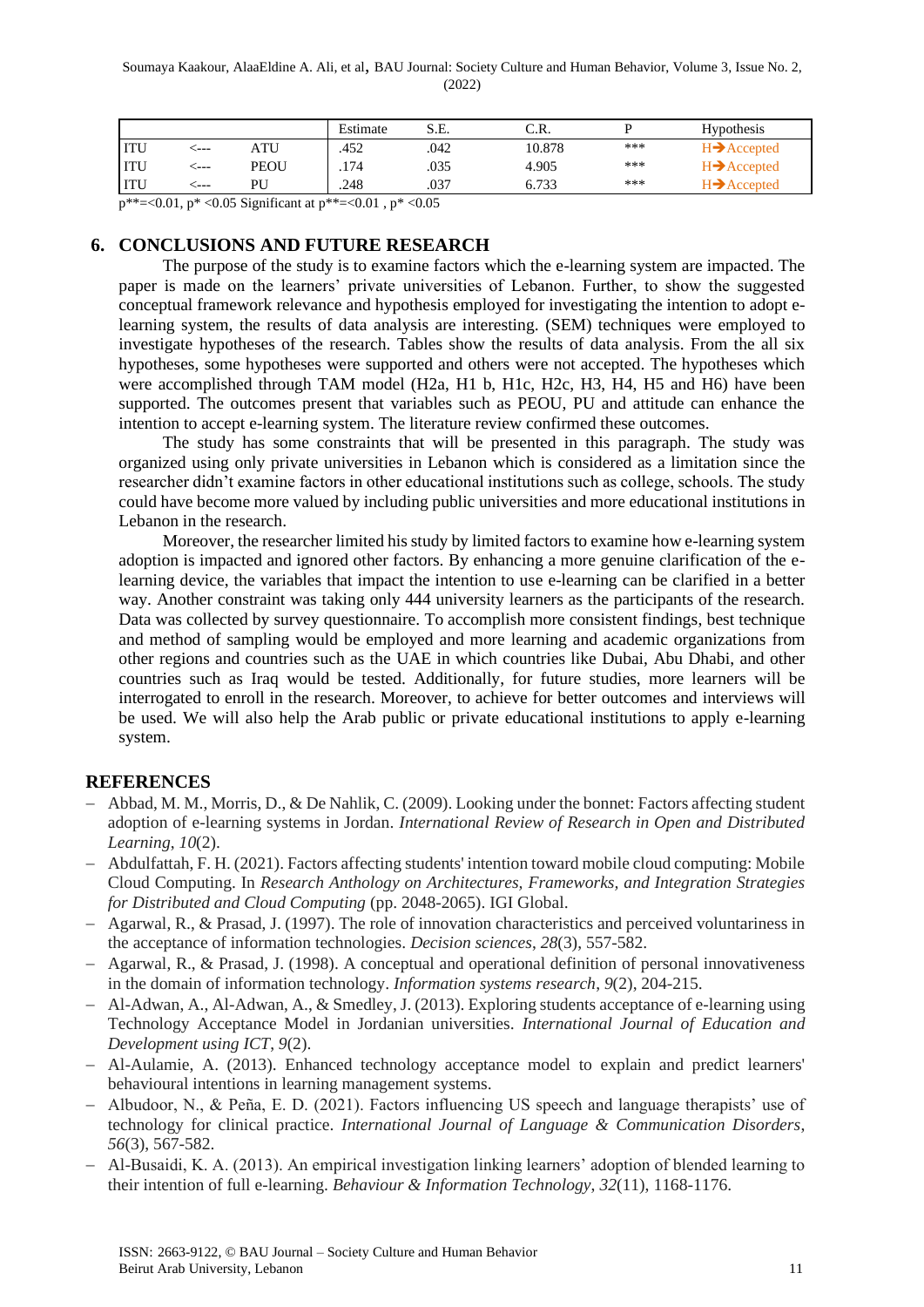- − Algahtani, F. D. (2020). Healthy Lifestyle among Ha'il University Students, Saudi Arabia. *Int. J. Pharm. Res. Allied sci*, *9*(1), 160-7.
- − AlHamad, A. Q. M. (2020). Acceptance of E-learning among university students in UAE: A practical study. *International Journal of Electrical & Computer Engineering (2088-8708)*, *10*(4).
- − Almaiah, M. A., & Alyoussef, I. Y. (2019). Analysis of the effect of course design, course content support, course assessment and instructor characteristics on the actual use of E-learning system. *Ieee Access*, *7*, 171907-171922.
- − Almaiah, M. A., & Man, M. (2016). Empirical investigation to explore factors that achieve high quality of mobile learning system based on students' perspectives. *Engineering science and technology, an international journal*, *19*(3), 1314-1320.
- − Al-Rahmi, W. M., Yahaya, N., Aldraiweesh, A. A., Alamri, M. M., Aljarboa, N. A., Alturki, U., & Aljeraiwi, A. A. (2019). Integrating technology acceptance model with innovation diffusion theory: An empirical investigation on students' intention to use E-learning systems. *IEEE Access*, *7*, 26797-26809.
- − Alshurafat, H., Al Shbail, M. O., Masadeh, W. M., Dahmash, F., & Al-Msiedeen, J. M. (2021). Factors affecting online accounting education during the COVID-19 pandemic: an integrated perspective of social capital theory, the theory of reasoned action and the technology acceptance model. *Education and Information Technologies*, 1-19.
- − Álvarez-Marín, A., Velázquez-Iturbide, J. Á., & Castillo-Vergara, M. (2021). The acceptance of augmented reality in engineering education: the role of technology optimism and technology innovativeness. *Interactive Learning Environments*, 1-13.
- − Álvarez-Marín, R., López-Cerero, L., Guerrero-Sánchez, F., Palop-Borras, B., Rojo-Martín, M. D., Ruiz-Sancho, A., ... & Cisneros, J. M. (2021). Do specific antimicrobial stewardship interventions have an impact on carbapenem resistance in Gram-negative bacilli? A multicentre quasi-experimental ecological study: time-trend analysis and characterization of carbapenemases. *Journal of Antimicrobial Chemotherapy*, *76*(7), 1928-1936.
- − Attis, J. (2014). An investigation of the variables that predict teacher e-learning acceptance.
- − Ayeh, J. K., Au, N., & Law, R. (2013). Predicting the intention to use consumer-generated media for travel planning. *Tourism management*, *35*, 132-143.
- − Aypay, A., Celik, H. C., Aypay, A., & Sever, M. (2012). Technology Acceptance in Education: A Study of Pre-Service Teachers in Turkey. *Turkish Online Journal of Educational Technology-TOJET*, *11*(4), 264-272.
- − Bachtiar, F. A., Rachmadi, A., & Pradana, F. (2014, February). Acceptance in the deployment of blended learning as a learning resource in information technology and computer science program, Brawijaya university. In *2014 Asia-Pacific Conference on Computer Aided System Engineering (APCASE)* (pp. 131-135). IEEE.
- − Baldwin‐Evans, K. (2004). Employees and e‐learning: what do the end‐users think?. *Industrial and commercial training*.
- − Baleghi-Zadeh, S., Ayub, A. M., Mahmud, R., & Daud, S. M. (2014). Behaviour intention to use the learning management: Integrating technology acceptance model with task-technology fit. *Middle-East Journal of Scientific Research*, *19*(1), 76-84.
- Bhattacherjee, A., & Hikmet, N. (2007). Physicians' resistance toward healthcare information technology: a theoretical model and empirical test. *European Journal of Information Systems*, *16*(6), 725-737.
- − Bhattarai, S., & Maharjan, S. (2020). Determining the factors affecting on digital learning adoption among the students in Kathmandu Valley: an application of technology acceptance model (TAM). *International Journal of Engineering and Management Research*, *10*.
- − Boateng, R., Mbrokoh, A. S., Boateng, L., Senyo, P. K., & Ansong, E. (2016). Determinants of elearning adoption among students of developing countries. *The International Journal of Information and Learning Technology*.
- − Bollen, K. A. (2005). Structural equation models. *Encyclopedia of biostatistics*, *7*.
- − Bonk, H. W., Goldwasser, D. J., & Mitchell, P. H. (2002). *U.S. Patent No. 6,391,405*. Washington, DC: U.S. Patent and Trademark Office.
- − Buabeng-Andoh, C. (2021). Exploring University students' intention to use mobile learning: A Research model approach. *Education and information technologies*, *26*(1), 241-256.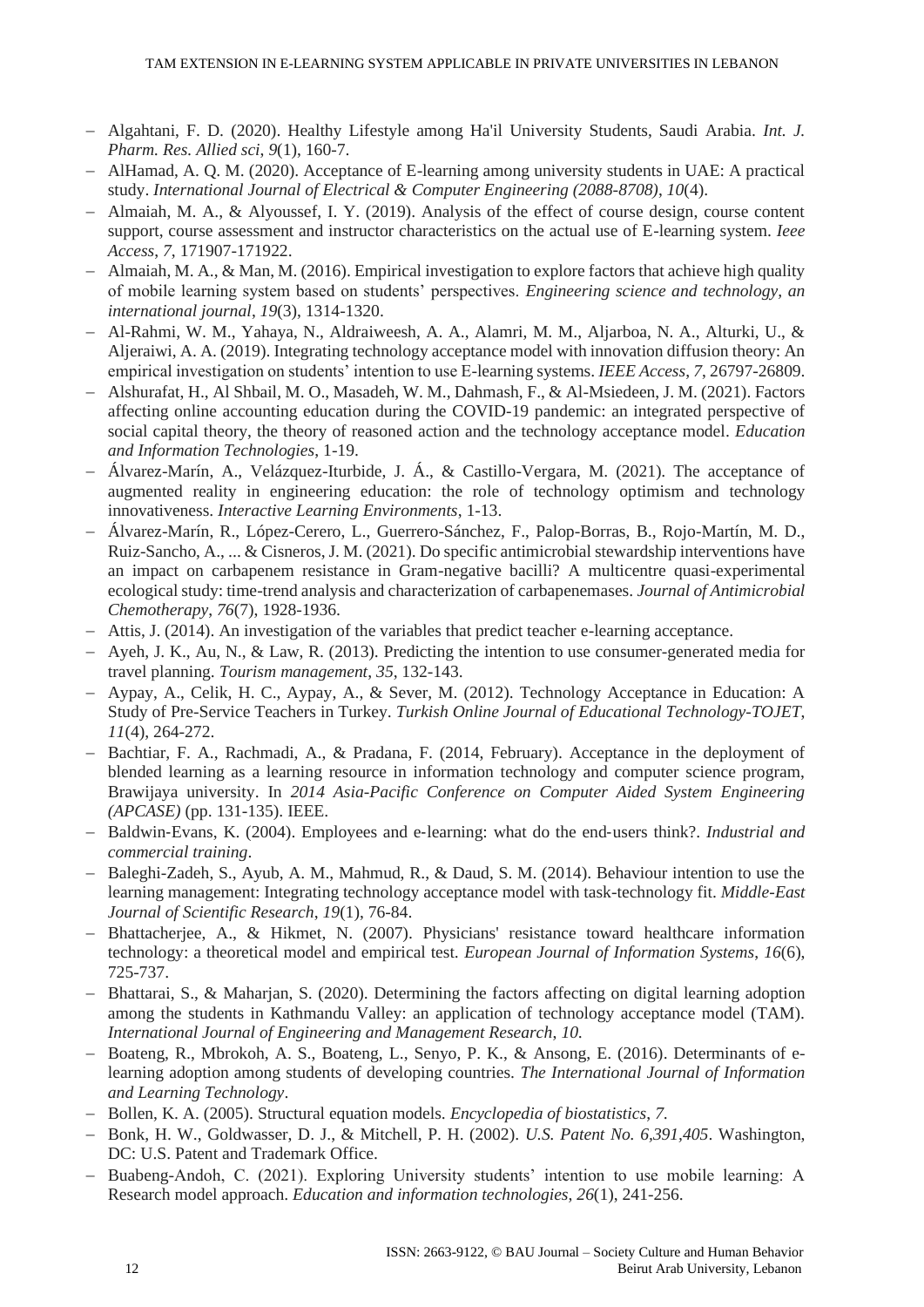- − Cantoni, V., Cellario, M., & Porta, M. (2004). Perspectives and challenges in e-learning: towards natural interaction paradigms. *Journal of Visual Languages & Computing*, *15*(5), 333-345.
- − Castiblanco Jimenez, I. A., Cepeda García, L. C., Violante, M. G., Marcolin, F., & Vezzetti, E. (2021). Commonly Used External TAM Variables in e-Learning, Agriculture and Virtual Reality Applications. *Future Internet*, *13*.
- − Castillo-Sánchez, G. A., de la Torre Diez, I., Rodrigues, J. J., Muñoz-Sánchez, J. L., Hernández-Ramos, A., & Franco, M. A. (2019, October). Development of an E-learning Model for Training Health Staff in Suicide Prevention. In *2019 IEEE International Conference on E-health Networking, Application & Services (HealthCom)* (pp. 1-6). IEEE.
- − Chang, C. T., Hajiyev, J., & Su, C. R. (2017). Examining the students' behavioral intention to use elearning in Azerbaijan? The general extended technology acceptance model for e-learning approach. *Computers & Education*, *111*, 128-143.
- − Chang, H. (2012). The development of a learning community in an e-learning environment. *International Journal of Pedagogies and Learning*, *7*(2), 154-161.
- − Chang, H. H., Huang, C. Y., Fu, C. S., & Hsu, M. T. (2017). The effects of innovative, consumer and social characteristics on willingness to try nano-foods: Product uncertainty as a moderator. *Information Technology & People*.
- − Chen, K., & Chan, A. H. (2014). Predictors of gerontechnology acceptance by older Hong Kong Chinese. *Technovation*, *34*(2), 126-135.
- − Cheong, J. H., & Park, M. C. (2005). Mobile internet acceptance in Korea. *Internet research*.
- − Cheung, R., & Vogel, D. (2013). Predicting user acceptance of collaborative technologies: An extension of the technology acceptance model for e-learning. *Computers & education*, *63*, 160-175.
- − Chihui, C. (2009, June). Perceived innovativeness, perceived convenience and TAM: Effects on mobile knowledge management. In *2009 Third International Conference on Multimedia and Ubiquitous Engineering* (pp. 413-420). IEEE.
- − Cicha, K., Rizun, M., Rutecka, P., & Strzelecki, A. (2021). COVID-19 and higher education: first-year students' expectations toward distance learning. *Sustainability*, *13*(4), 1889.
- − Cicha, K., Rizun, M., Rutecka, P., & Strzelecki, A. (2021). COVID-19 and higher education: first-year students' expectations toward distance learning. *Sustainability*, *13*(4), 1889.
- − Cicha, K., Rizun, M., Rutecka, P., & Strzelecki, A. (2021). COVID-19 and higher education: first-year students' expectations toward distance learning. *Sustainability*, *13*(4), 1889.
- − Daultani, Y., Goswami, M., Kumar, A., & Pratap, S. (2021). Perceived outcomes of e-learning: identifying key attributes affecting user satisfaction in higher education institutes. *Measuring Business Excellence*.
- − Davis, F. D. (1989). Perceived usefulness, perceived ease of use, and user acceptance of information technology. *MIS quarterly*, 319-340.
- − Davis, F. D. (1993). User acceptance of information technology: system characteristics, user perceptions and behavioral impacts. *International journal of man-machine studies*, *38*(3), 475-487.
- − Davoodi, S., Akbarpour, L., & Hadopour, E. (2021). Effect of Psychological Factors on EFL Teachers' Attitude about Technology Use: Perceived ease of use, trialability, and subjective norms in focus. *International Journal of Foreign Language Teaching and Research*, *9*(37), 83-93.
- − Evans, J. R., & Haase, I. M. (2001). Online business education in the twenty‐first century: an analysis of potential target markets. *Internet Research*.
- − Fathi, M., & Wilson, L. (2009). Strategic Planning in Colleges and Universities. *Business Renaissance Quarterly*, *4*(1).
- − Ferdousi, B. J. (2009). *A study of factors that affect instructors' intention to use e-learning systems in two-year colleges*. Nova Southeastern University.
- − Fishbein, M., & Ajzen, I. (1977). Belief, attitude, intention, and behavior: An introduction to theory and research.
- − Foon, Y. S., & Fah, B. C. Y. (2011). Internet banking adoption in Kuala Lumpur: an application of UTAUT model. *International Journal of Business and Management*, *6*(4), 161.
- − Gaur, S., & Reed, T. B. (2020). *Thermal data for natural and synthetic fuels*. CRC press.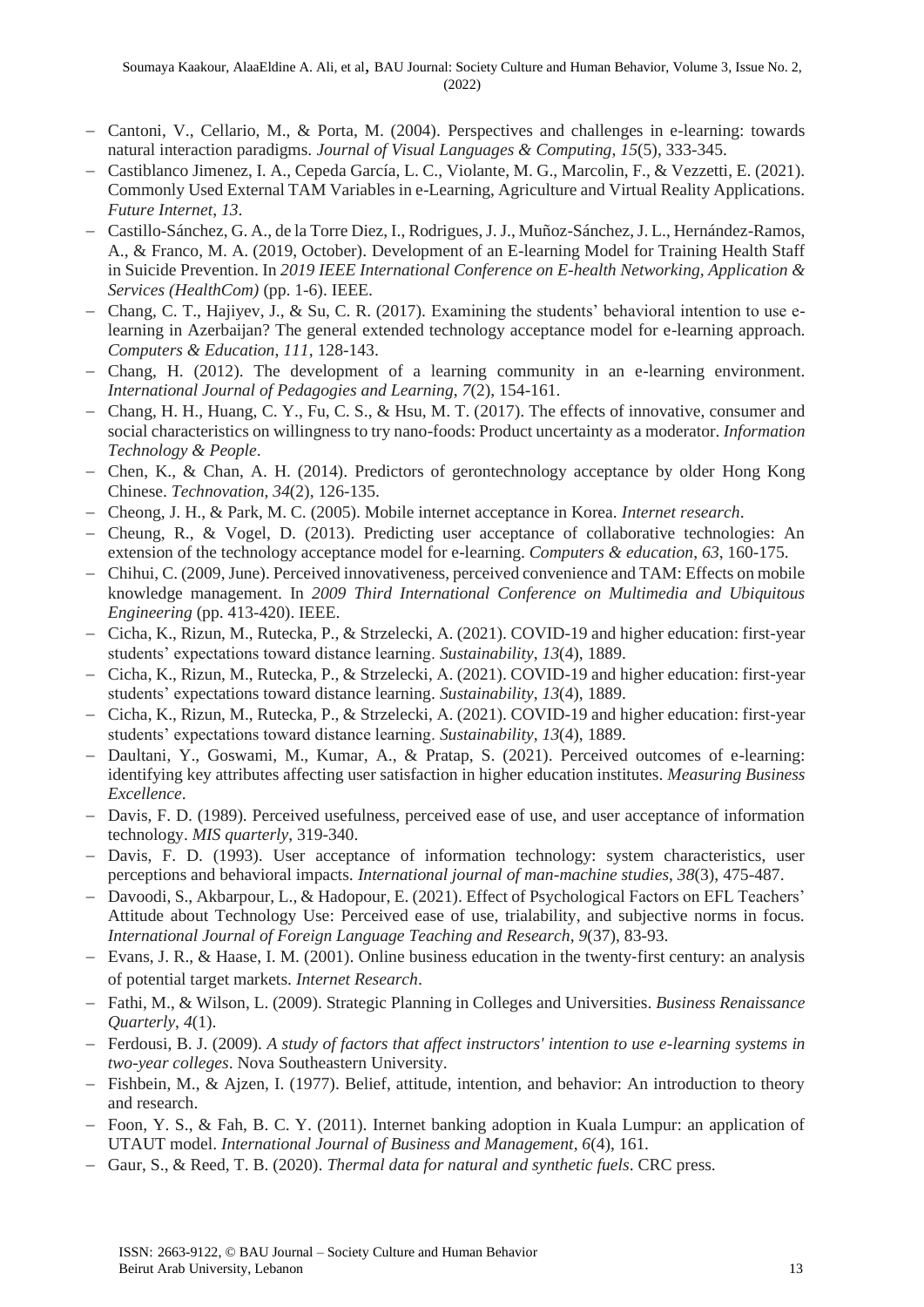- − Gefen, D., & Straub, D. W. (1997). Gender differences in the perception and use of e-mail: An extension to the technology acceptance model. *MIS quarterly*, 389-400.
- Gefen, D., Karahanna, E., & Straub, D. W. (2003). Inexperience and experience with online stores: The importance of TAM and trust. *IEEE Transactions on engineering management*, *50*(3), 307-321.
- − Gill, A. A., Malik, S., Iqbal, S., Haseeb, H., & Akhtar, N. (2020). An Empirical Study Of Higher Education Students'intentions To Use E-Learning: Developing Country Perspective. *PalArch's Journal of Archaeology of Egypt/Egyptology*, *17*(8), 1046-1058.
- − Harjanto, A. S., & Sumarni, S. (2021, April). Teachers'experiences On The Use Of Google Classroom. In *English Language and Literature International Conference (ELLiC) Proceedings* (Vol. 3, pp. 172- 178).
- − Herodotou, C., Rienties, B., Hlosta, M., Boroowa, A., Mangafa, C., & Zdrahal, Z. (2020). The scalable implementation of predictive learning analytics at a distance learning university: Insights from a longitudinal case study. *The Internet and Higher Education*, *45*, 100725.
- − Hovermill, J. (2003). Technology supported inquiry learning with Fathom: A professional development project. In *Society for Information Technology & Teacher Education International Conference* (pp. 2917-2920). Association for the Advancement of Computing in Education (AACE).
- − Hsu, C. L., & Lu, H. P. (2004). Why do people play on-line games? An extended TAM with social influences and flow experience. *Information & management*, *41*(7), 853-868.
- − Hsu, M. H., Ju, T. L., Yen, C. H., & Chang, C. M. (2007). Knowledge sharing behavior in virtual communities: The relationship between trust, self-efficacy, and outcome expectations. *International journal of human-computer studies*, *65*(2), 153-169.
- − Hu, P. J. H., Clark, T. H., & Ma, W. W. (2003). Examining technology acceptance by school teachers: a longitudinal study. *Information & management*, *41*(2), 227-241.
- − Hung, S. Y., Ku, C. Y., & Chang, C. M. (2003). Critical factors of WAP services adoption: an empirical study. *Electronic commerce research and applications*, *2*(1), 42-60.
- − Ibrahim, N. K., Al Raddadi, R., AlDarmasi, M., Al Ghamdi, A., Gaddoury, M., AlBar, H. M., & Ramadan, I. K. (2021). Medical students' acceptance and perceptions of e-learning during the Covid-19 closure time in King Abdulaziz University, Jeddah. *Journal of Infection and Public Health*, *14*(1), 17-23.
- − Igbaria, M., & Iivari, J. (1995). The effects of self-efficacy on computer usage. *Omega*, *23*(6), 587- 605.
- − Im, I., Hong, S., & Kang, M. S. (2011). An international comparison of technology adoption: Testing the UTAUT model. *Information & management*, *48*(1), 1-8.
- − Indarsin, T., & Ali, H. (2017). Attitude toward Using m-commerce: The analysis of perceived usefulness perceived ease of use, and perceived trust: Case study in Ikens Wholesale Trade, Jakarta– Indonesia. *Saudi Journal of Business and Management Studies*, *2*(11), 995-1007.
- − Joo, Y. J., Park, S., & Lim, E. (2018). Factors influencing preservice teachers' intention to use technology: TPACK, teacher self-efficacy, and technology acceptance model. *Journal of Educational Technology & Society*, *21*(3), 48-59.
- − Jury, T. W. (2007). Electronic performance support for e-learning analysis and design.
- − Kamal, S. A., Shafiq, M., & Kakria, P. (2020). Investigating acceptance of telemedicine services through an extended technology acceptance model (TAM). *Technology in Society*, *60*, 101212.
- Kanwal, F., & Rehman, M. (2017). Factors affecting e-learning adoption in developing countries– empirical evidence from Pakistan's higher education sector. *IEEE Access*, *5*, 10968-10978.
- − Karkar, A. J., Fatlawi, H. K., & Al-Jobouri, A. A. (2020). Highlighting E-learning Adoption Challenges using data Analysis Techniques: University of Kufa as a Case Study. *Electronic Journal of e-Learning*, *18*(2), pp136-149.
- − Khechine, H., Raymond, B., & Augier, M. (2020). The adoption of a social learning system: Intrinsic value in the UTAUT model. *British Journal of Educational Technology*, *51*(6), 2306-2325.
- − Kibelloh, M., & Bao, Y. (2014). Perceptions of international female students toward e-learning in resolving high education and family role strain. *Journal of educational computing research*, *50*(4), 467- 487.
- − Kim, K. J., Lee, Y. J., Lee, M. J., & Kim, Y. H. (2021). e-Learning for enhancement of medical student performance at the Objective Structured Clinical Examination (OSCE). *Plos one*, *16*(7), e0253860.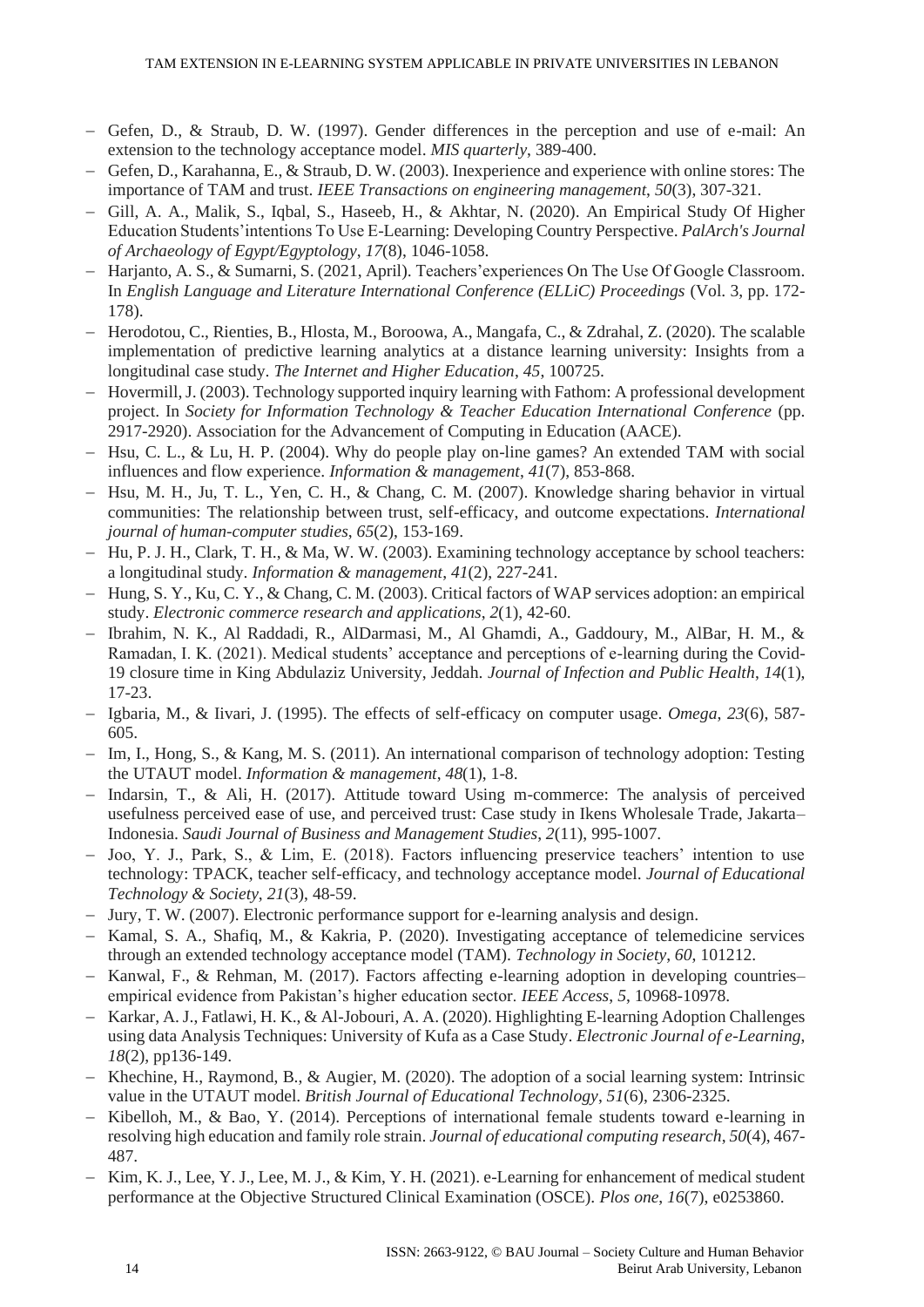- − Kisanga, D., & Ireson, G. (2015). Barriers and strategies on adoption of e-learning in Tanzanian higher learning institutions: Lessons for adopters. *International Journal of Education and Development using ICT*, *11*(2).
- − Konrad, A. M., Yang, Y., Goldberg, C., & Sullivan, S. E. (2005). Preferences for job attributes associated with work and family: A longitudinal study of career outcomes. *Sex Roles*, *53*(5), 303-315.
- − Koufaris, M., & Hampton-Sosa, W. (2002). Customer trust online: examining the role of the experience with the Web-site. *Department of Statistics and Computer Information Systems Working Paper Series, Zicklin School of Business, Baruch College, New York*.
- − Kraemer, K. L., Danziger, J. N., Dunkle, D. E., & King, J. L. (1993). The usefulness of computer-based information to public managers. *MIS quarterly*, 129-148.
- − Kulviwat, S., Bruner II, G. C., & Al-Shuridah, O. (2009). The role of social influence on adoption of high tech innovations: The moderating effect of public/private consumption. *Journal of Business Research*, *62*(7), 706-712.
- − Kumar, P. M., Gottumukkala, S. N. S., Ramesh, K. S. V., Bharath, T. S., Penmetsa, G. S., & Kumar, C. N. (2020). Effect of e-learning methods on Dental education: An observational study. *Journal of Education and Health Promotion*, *9*.
- − Kushwaha, B. P., Singh, R. K., & Tyagi, V. (2021). Investigating Privacy Paradox: Consumer Data Privacy Behavioural Intention And Disclosure Behaviour. *Academy of Marketing Studies Journal*, *25*(1), 1-10.
- − Lättman, K., Olsson, L. E., & Friman, M. (2016). Development and test of the Perceived Accessibility Scale (PAC) in public transport. *Journal of Transport Geography*, *54*, 257-263.
- − Lee, B. C., Yoon, J. O., & Lee, I. (2009). Learners' acceptance of e-learning in South Korea: Theories and results. *Computers & education*, *53*(4), 1320-1329.
- − Lee, Y. C. (2006). An empirical investigation into factors influencing the adoption of an e‐learning system. *Online information review*.
- − Lee, Z. P., Darecki, M., Carder, K. L., Davis, C. O., Stramski, D., & Rhea, W. J. (2005). Diffuse attenuation coefficient of downwelling irradiance: An evaluation of remote sensing methods. *Journal of Geophysical Research: Oceans*, *110*(C2).
- − Legris, P., Ingham, J., & Collerette, P. (2003). Why do people use information technology? A critical review of the technology acceptance model. *Information & management*, *40*(3), 191-204.
- − Levina Nathania, I., & Anandya, D. (2021). The Effects of External Factors on Perceived Ease of Use, Perceived Usefulness, Attitude Towards Use, and Behav-ioral Intention of Older Adults in Indonesia.
- − Mailizar, M., Almanthari, A., & Maulina, S. (2021). Examining Teachers' Behavioral Intention to Use E-learning in Teaching of Mathematics: An Extended TAM Model. *Contemporary Educational Technology*, *13*(2), ep298.
- − Mailizar, M., Burg, D., & Maulina, S. (2021). Examining university students' behavioural intention to use e-learning during the COVID-19 pandemic: An extended TAM model. *Education and Information Technologies*, 1-21.
- − Martins, C., Oliveira, T., & Popovič, A. (2014). Understanding the Internet banking adoption: A unified theory of acceptance and use of technology and perceived risk application. *International journal of information management*, *34*(1), 1-13.
- − Matute-Vallejo, J., & Melero-Polo, I. (2019). Understanding online business simulation games: The role of flow experience, perceived enjoyment and personal innovativeness. *Australasian Journal of Educational Technology*, *35*(3).
- − Meng, H. J., & Wang, T. Y. (2014). Acceptance of IWBs instruction and concomitant behavior through self-regulation learning. *GSTF Journal on Computing (JoC)*, *1*(4).
- − Mutlu, M. H., & Der, A. (2017). Unified theory of acceptance and use of technology: The adoption of mobile messaging application. *Megatrend revija*, *14*(1), 169-186.
- − Nematolahi, S., & Seifzadeh, N. (2021). Investigation the Factors that Affect Intention to Use Informational Technology among Payame Noor University Students (English Language) at Fars Province. *Journal Of Management And Accounting Studies*, *9*(01), 17-22.
- Ngafeeson, M. N., & Sun, J. (2015). The effects of technology innovativeness and system exposure on student acceptance of e-textbooks. *Journal of Information Technology Education: Research*, *14*, 55.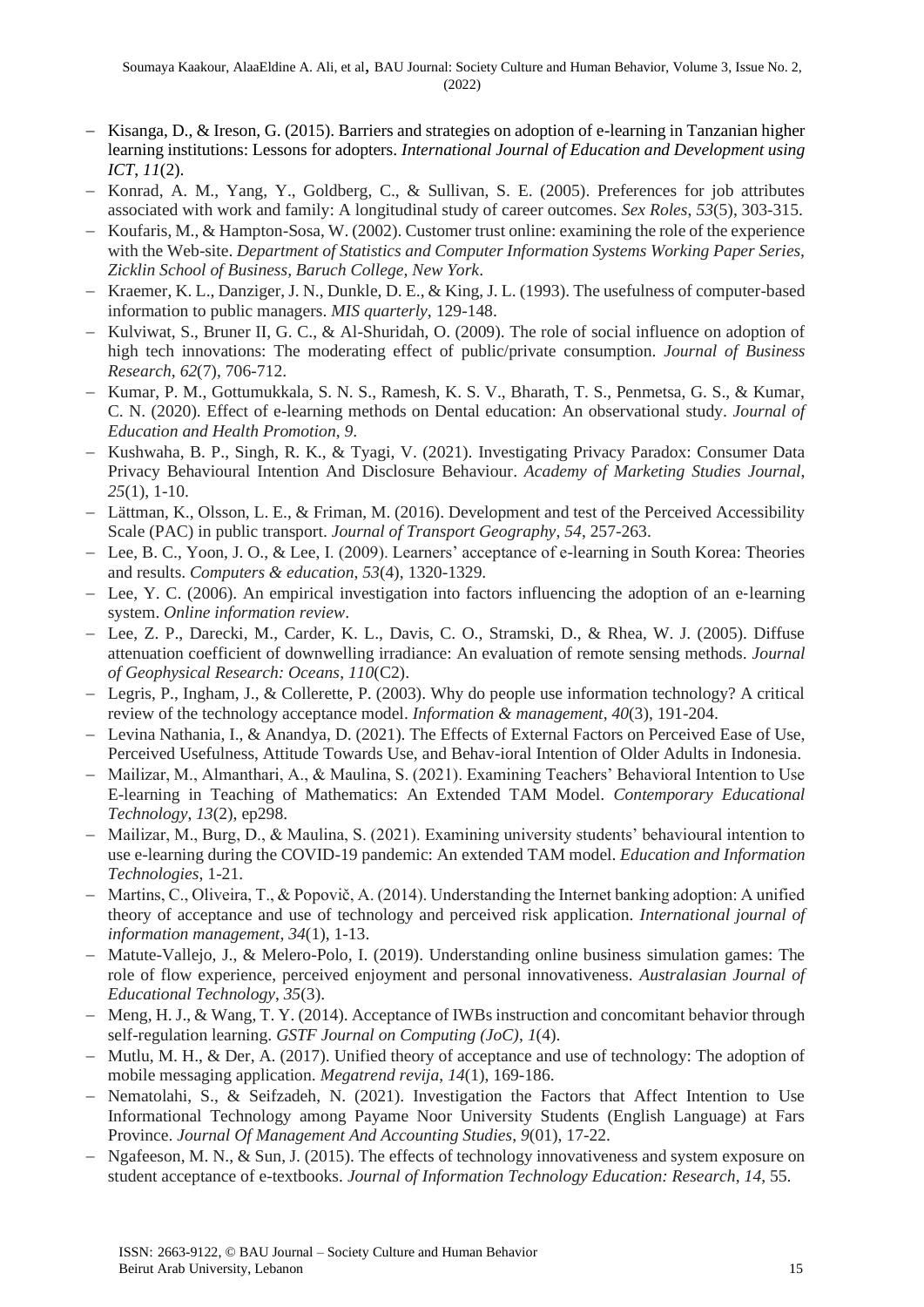- − Nov, O., & Schecter, W. (2012). Dispositional resistance to change and hospital physicians' use of electronic medical records: A multidimensional perspective. *Journal of the American Society for Information Science and Technology*, *63*(4), 648-656.
- − Nov, O., & Ye, C. (2008). Users' personality and perceived ease of use of digital libraries: The case for resistance to change. *Journal of the American Society for Information Science and Technology*, *59*(5), 845-851.
- − Nugraha, F., Zahrah, R. F., & Maftuh, A. (2021). Analisis E-Learning Untuk Mengembangkan Keterampilan Sosial Mahasiswa Universitas Perjuangan Tasikmalaya. *Jurnal Education And Development*, *9*(1), 472-472.
- − Nysveen, H., Pedersen, P. E., & Thorbjørnsen, H. (2005). Intentions to use mobile services: Antecedents and cross-service comparisons. *Journal of the academy of marketing science*, *33*(3), 330- 346.
- − Okazaki, S., & Renda dos Santos, L. M. (2012). Understanding e-learning adoption in Brazil: Major determinants and gender effects. *International Review of Research in Open and Distributed Learning*, *13*(4), 91-106.
- − Ong, C. S., & Lai, J. Y. (2006). Gender differences in perceptions and relationships among dominants of e-learning acceptance. *Computers in human behavior*, *22*(5), 816-829.
- − Ong, C. S., Lai, J. Y., & Wang, Y. S. (2004). Factors affecting engineers' acceptance of asynchronous e-learning systems in high-tech companies. *Information & management*, *41*(6), 795-804.
- − Ouaissa, R., Pannewick, F., & Strohmaier, A. (2021). *Re-Configurations: Contextualising Transformation Processes and Lasting Crises in the Middle East and North Africa* (p. 287). Springer Nature.
- − Özdemir-Güngör, D., & Camgöz-Akdağ, H. (2018). Examining the effects of technology anxiety and resistance to change on the acceptance of breast tumor registry system: Evidence from Turkey. *Technology in Society*, *54*, 66-73.
- − Park, S. Y. (2009). An analysis of the technology acceptance model in understanding university students' behavioral intention to use e-learning. *Journal of Educational Technology & Society*, *12*(3), 150-162.
- − Pham, V. P. H., & Vo, N. D. T. (2021, March). CALL in Asia during Covid-19 and Models of Elearning. In *Proceedings of the 17th International Conference of the Asia Association of Computer-Assisted Language Learning (AsiaCALL 2021)* (Vol. 533, pp. 1-10).
- − Prasetya, R. E. (2021). Perception and Challenges Integrating Teaching English Based on LMS Moodle During Covid-19 Pandemic. *ELITE JOURNAL*, *3*(1), 31-50.
- − Rafiee, M., & Abbasian-Naghneh, S. (2019). E-learning: development of a model to assess the acceptance and readiness of technology among language learners. *Computer Assisted Language Learning*, 1-21.
- − Raman, A., & Rathakrishnan, M. (2018). FROG VLE: Teachers' technology acceptance using utaut model. *International Journal of Mechanical Engineering and Technology*, *9*(3), 529-538.
- − Rasyidha, M. H., Najib, M., & Sumarwan, U. (2020). The Influence of Intention to use Medians Potato Varieties on the Result of Technological Innovation Development with Technology Acceptance Models. *Jurnal Manajemen*, *24*(1), 38-58.
- − Rathnaweera, L., & Karunasena, A. (2020, December). Influencial Factors of Adopting Digital Banking by Users in Western Province of Sri Lanka. In *2020 2nd International Conference on Advancements in Computing (ICAC)* (Vol. 1, pp. 1-6). IEEE.
- − Revythi, A., & Tselios, N. (2019). Extension of technology acceptance model by using system usability scale to assess behavioral intention to use e-learning. *Education and Information technologies*, *24*(4), 2341-2355.
- − Roca, J. C., & Gagné, M. (2008). Understanding e-learning continuance intention in the workplace: A self-determination theory perspective. *Computers in human behavior*, *24*(4), 1585-1604.
- − Saeed Al-Maroof, R., Alhumaid, K., & Salloum, S. (2021). The continuous intention to use e-learning, from two different perspectives. *Education Sciences*, *11*(1), 6.
- − Salloum, S. A., Al-Emran, M., Habes, M., Alghizzawi, M., Ghani, M. A., & Shaalan, K. (2019, October). Understanding the impact of social media practices on e-learning systems acceptance. In *International Conference on Advanced Intelligent Systems and Informatics* (pp. 360-369). Springer, Cham.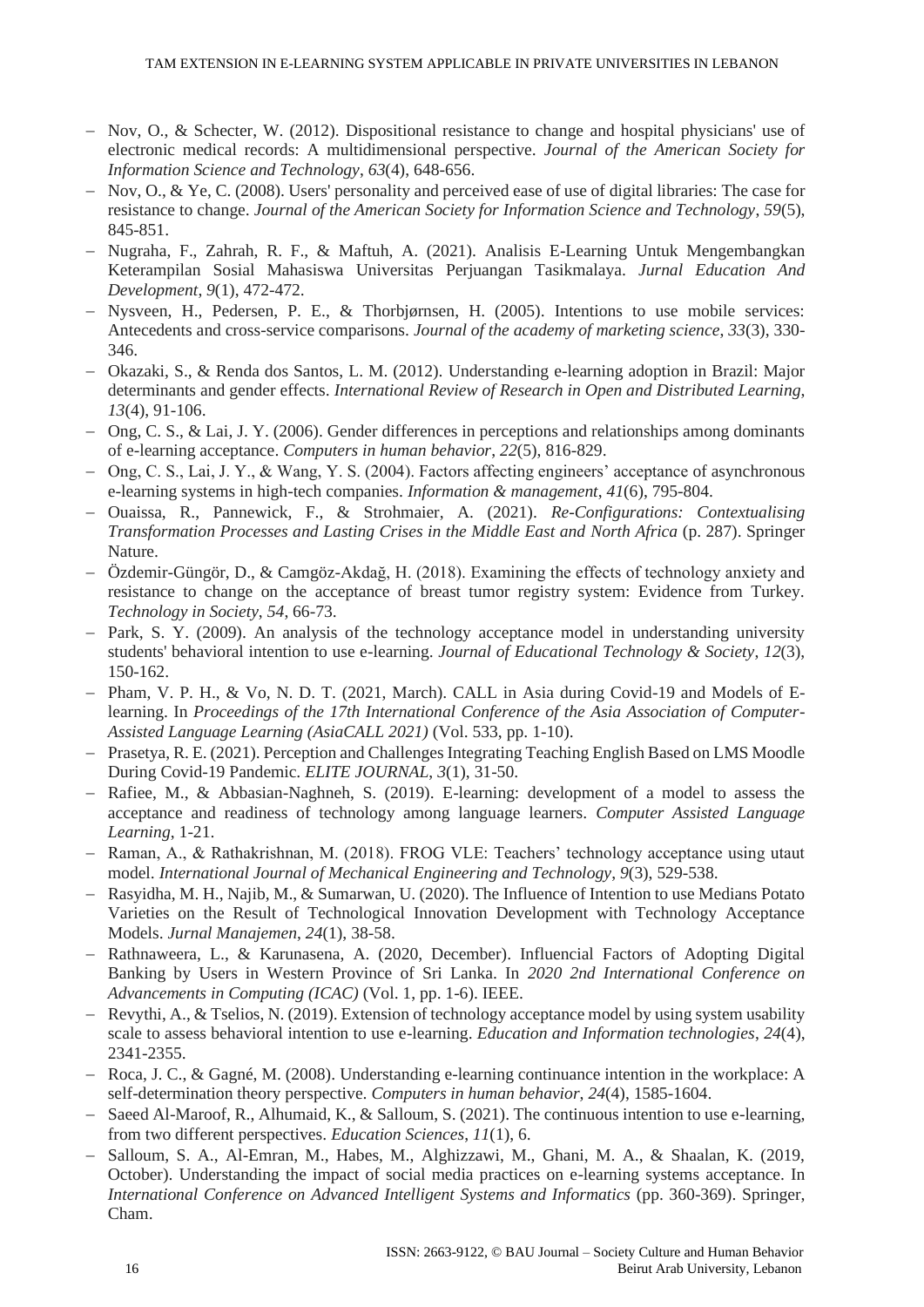- − Salloum, S. A., Al-Emran, M., Shaalan, K., & Tarhini, A. (2019). Factors affecting the E-learning acceptance: A case study from UAE. *Education and Information Technologies*, *24*(1), 509-530.
- − Salloum, S. A., Alhamad, A. Q. M., Al-Emran, M., Monem, A. A., & Shaalan, K. (2019). Exploring students' acceptance of e-learning through the development of a comprehensive technology acceptance model. *IEEE Access*, *7*, 128445-128462.
- − Samsudeen, S. N., & Mohamed, R. (2019). University students' intention to use e-learning systems. *Interactive Technology and Smart Education*.
- − Schiffman, L. G., Kanuk, L. L., Kumar, S. R., & Wisenblit, J. (2010). Consumer behavior.
- − Schillewaert, N., Ahearne, M. J., Frambach, R. T., & Moenaert, R. K. (2005). The adoption of information technology in the sales force. *Industrial marketing management*, *34*(4), 323-336.
- − Setyowati, E. O. T., & Respati, A. D. (2017). Persepsi Kemudahan Penggunaan, Persepsi Manfaat, Computer Self Efficacy, Dan Kepuasan Pengguna Sistem Informasi Akuntansi. *Jurnal Riset Akuntansi Dan Keuangan*, *13*(1), 63-75.
- − Shittu, A. T., Gambari, A. I., Gimba, R. W., & Hassan, A. A. (2016). Modeling Technology Preparedness as an Antecedent of Mathematic Pre-service Teachers' Self Efficacy, Perceived Usefulness and Intention Toward Use of Information Technology in Nigeria.
- − Shroff, R. H., Deneen, C. C., & Ng, E. M. (2011). Analysis of the technology acceptance model in examining students' behavioural intention to use an e-portfolio system. *Australasian Journal of Educational Technology*, *27*(4).
- − Sinha, S. K., & Verma, P. (2020). Impact of sales Promotion's benefits on perceived value: Does product category moderate the results?. *Journal of Retailing and Consumer Services*, *52*, 101887.
- − Sriram, C., & Mohanasundaram, V. (2021). Received and Perceived Status of Health Management Information System (HMIS) Software: A Structural Equation Model (SEM) Approach. *Medico Legal Update*, *21*(2), 404-410.
- − Sriram, C., & Mohanasundaram, V. (2021). Received and Perceived Status of Health Management Information System (HMIS) Software: A Structural Equation Model (SEM) Approach. *Medico Legal Update*, *21*(2), 404-410.
- − Stevens, C. J., Horrigan, J., Heale, R., & Koren, I. (2020). Northeastern Ontario nurses' perceptions of e-learning: An interpretive description. *Nurse Education Today*, *92*, 104509.
- − Taat, M. S., & Francis, A. (2020). Factors Influencing the Students' Acceptance of E-Learning at Teacher Education Institute: An Exploratory Study in Malaysia. *International Journal of Higher Education*, *9*(1), 133-141.
- − Tarhini, A., Alalwan, A. A., Al-Qirim, N., & Algharabat, R. (2018). An analysis of the factors influencing the adoption of online shopping. *International Journal of Technology Diffusion (IJTD)*, *9*(3), 68-87.
- − Tarhini, A., Hone, K., Liu, X., & Tarhini, T. (2017). Examining the moderating effect of individuallevel cultural values on users' acceptance of E-learning in developing countries: a structural equation modeling of an extended technology acceptance model. *Interactive Learning Environments*, *25*(3), 306-328.
- − Teo, T. (2011). Factors influencing teachers' intention to use technology: Model development and test. *Computers & Education*, *57*(4), 2432-2440.
- − Teo, T., & Noyes, J. (2011). An assessment of the influence of perceived enjoyment and attitude on the intention to use technology among pre-service teachers: A structural equation modeling approach. *Computers & education*, *57*(2), 1645-1653.
- − Teo, T., & Zhou, M. (2017). The influence of teachers' conceptions of teaching and learning on their technology acceptance. *Interactive Learning Environments*, *25*(4), 513-527.
- − Teo, T., Huang, F., & Hoi, C. K. W. (2018). Explicating the influences that explain intention to use technology among English teachers in China. *Interactive Learning Environments*, *26*(4), 460-475.
- − Teo, T., Zhou, M., Fan, A. C. W., & Huang, F. (2019). Factors that influence university students' intention to use Moodle: A study in Macau. *Educational Technology Research and Development*, *67*(3), 749-766.
- − Thong, J. Y., Hong, W., & Tam, K. Y. (2002). Understanding user acceptance of digital libraries: what are the roles of interface characteristics, organizational context, and individual differences?. *International journal of human-computer studies*, *57*(3), 215-242.